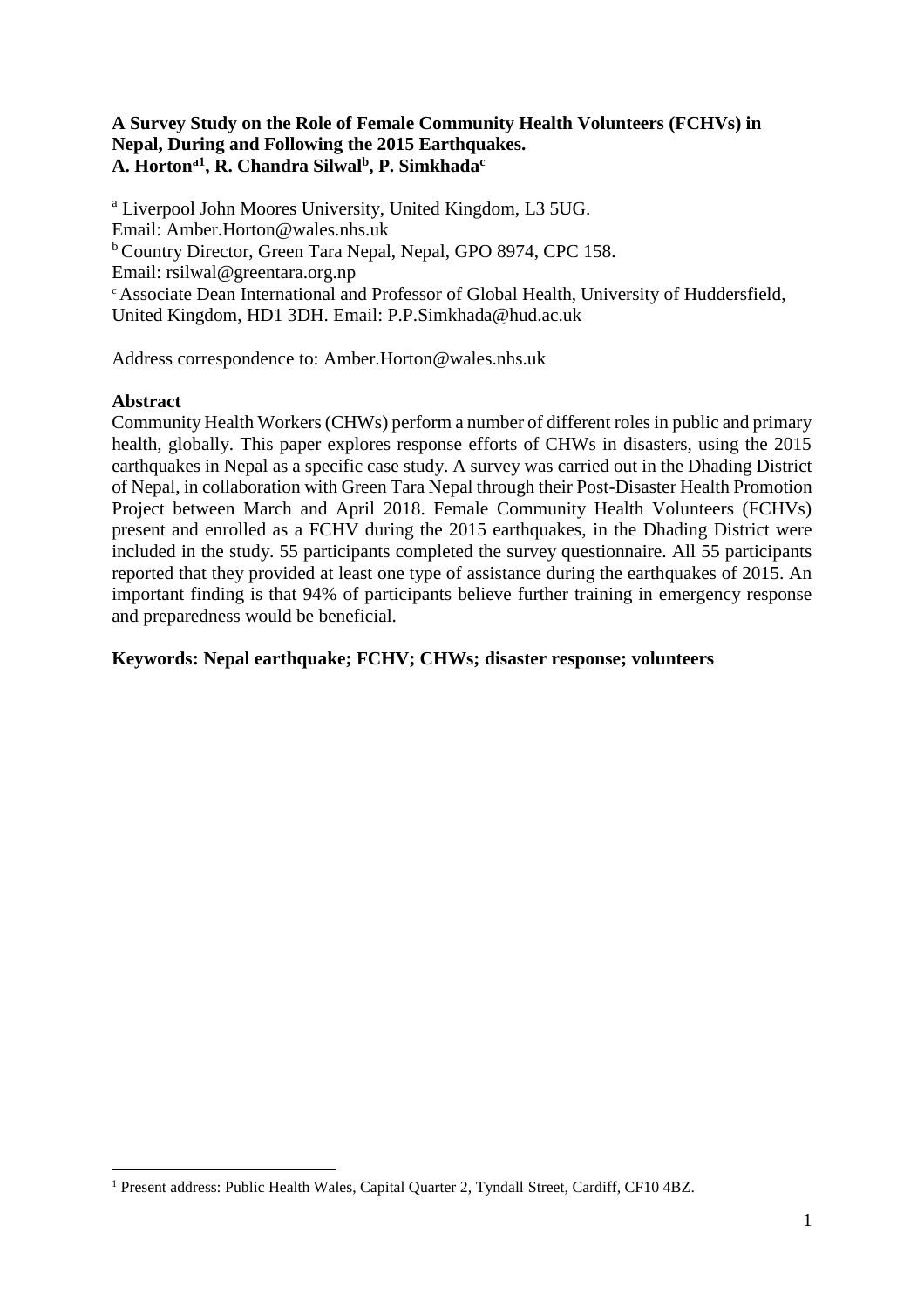# **1 Background**

Earthquakes can have devastating impacts in a matter of seconds and have accounted for an average of 27,000 deaths a year, worldwide, since the 1990's [1]. Natural disasters can have profound impact on the health and well-being of communities, the resilience and dependability of health systems, and can influence the stability of national economies [2]. Despite earthquakes occurring worldwide, there is a consensus that the impact of earthquakes is greater in low- and middle-income countries (LMICs), especially in rural areas [3]. Rural communities disproportionately suffer from a lack of and access to health services and infrastructure. Thus, with the disruption of services being a key impact of an earthquake, the already fragmented primary and mental health services, are disrupted even more in these areas [4].

Community Health Workers (CHWs) are widely operated as both small- and large-scale programs, globally. They are filling a significant gap in access to health care, especially in rural communities in LMICs [5, 6, 7]. For this reason, CHWs have become an integral part of Primary Health Care (PHC) systems, globally [6]. Previous studies have concluded that CHWs are able and willing to work during a natural disaster, however, it is noted that there are barriers to this willingness and ability to respond as a result of lack of training to respond to such events [8, 9, 10]. Despite there being previous literature on CHWs in LMICs [6, 11, 12, 13], literature is predominately focused on the CHWs in American countries or other high-income countries (HICs) [14, 15] and there appears to be little literature focusing on the role and response efforts of CHWs in natural disaster response in LMICs. This presents a gap in the knowledge base in which this paper explores.

Some CHWs are part of national scale programs that act as an integral part of the health system. The Female Community Health Volunteer (FCHV) program in Nepal is an example of a national scale program [6, 13]. Over the years, the role of FCHVs has expanded beyond the original focus of basic family planning [16] and now includes an extensive range of services under maternal and child health care [13]. This group of females currently stands at approximately 52,000 volunteers nationwide in Nepal [17] and they are based mainly in a rural setting.

Since the role of FCHVs is varied but predominantly focussed on maternal and child health, this raises the question as to how they can respond to an emergency crisis such as the 2015 earthquakes, in Nepal, through task shifting, as previously noted by Mishra et al. [7]. It is not highlighted in their 18 days of basic training, nor in the Code of Ethics for FCHVs [18] that part of their role is to respond to an emergency crisis. However, normal duties encompass promotional, preventative and curative measures of health, presenting adaptability to different situations. This is used as a foundation to look at the response efforts during the April 2015 earthquakes in Nepal.

Nepal suffered a 7.8 magnitude earthquake on April  $25<sup>th</sup>$  2015, with the epicentre located in the Gorkha District. Two weeks later, another earthquake, with the magnitude of 7.3, struck the country [19], with the epicentre located in the Dolakha District. These natural disasters subsequently left the country in a humanitarian crisis, with OCHA [20] reporting a total of 8,891 deaths, 22,000 injured and thousands missing as a result. The Government of Nepal (GoN) declared emergency in 14 of the 35 affected districts, hence, launched a large scale, immediate humanitarian relief response with the support of international agencies [20].

During recovery efforts, there was some criticism around the implementation of preventative and promotional health measures within communities [21]. This included criticism of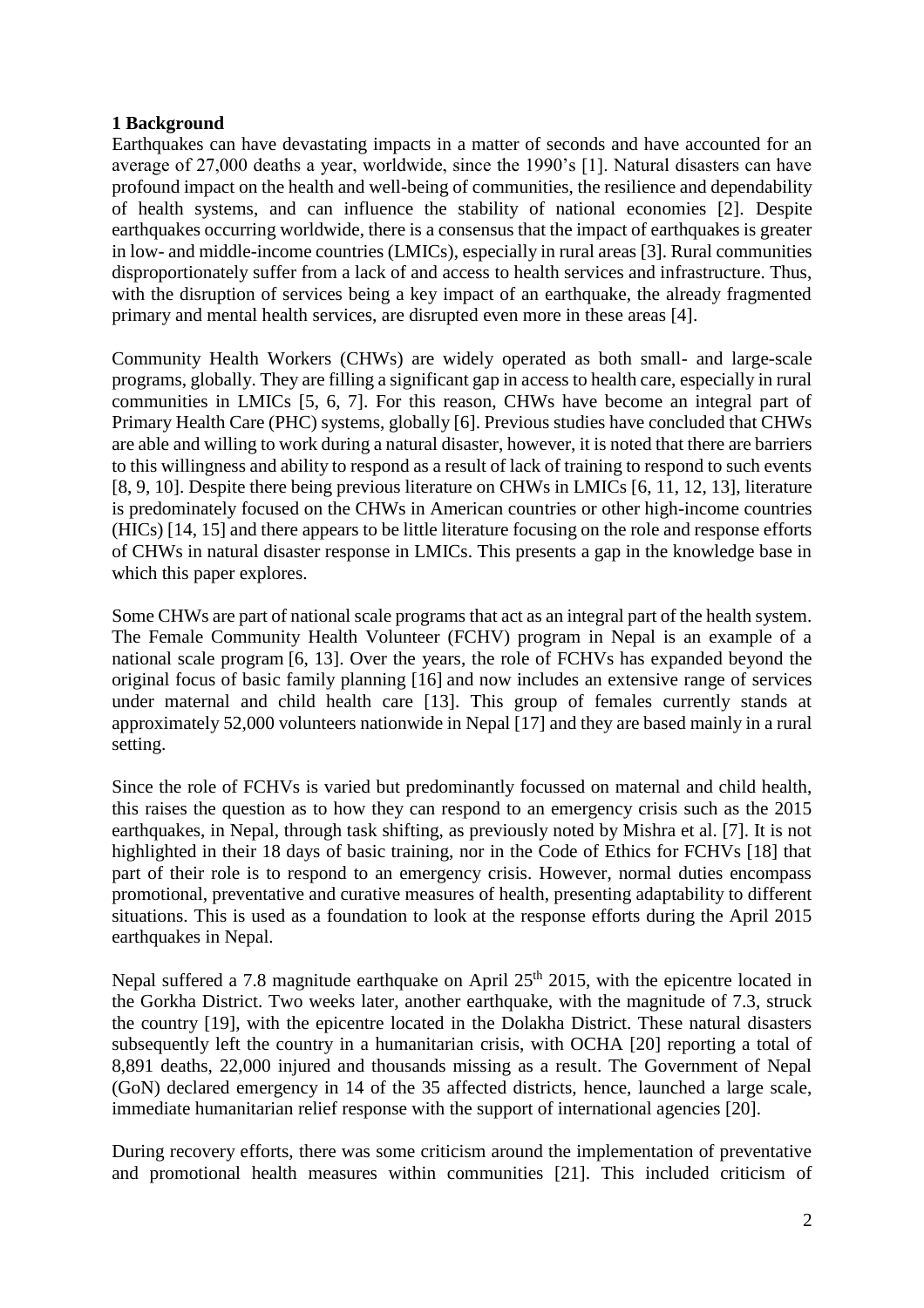community engagement and support. This suggests that communities could have been better served, during and following the earthquakes, through community engagement and support. This raises the question as to whether FCHVs played a role in response and recovery efforts, during and following the earthquakes, and whether they could have been better equipped with skills and training.

Thus, the purpose of this study is to understand the role of FCHVs during and following the earthquakes in 2015. For the purpose of this study, the term 'FCHV' will be used in association with Nepal only and the term 'CHW' will be used for other CHWs, globally. When the Nepal earthquakes are referred to, this should be understood as both earthquakes on  $25<sup>th</sup>$  April and 12<sup>th</sup> May 2015.

## **2 Methods**

## **2.1 Study Area**

The setting for this study was Nepal, with a population of approximately 29 million people. Nepal relies on large-scale programs such as the FCHVs in order to deliver basic child and maternal health to the predominantly rural areas [6, 18]. However, there is a lack of knowledge and understanding of their role to respond during disasters. Organisations such as Green Tara Nepal – a non-governmental organisation (NGO), work to improve maternal and child health care, by working with FCHVs around the country. This study works with Green Tara Nepal to extend the research as part of the Post-Disaster Health Promotion Project [22].

The study design was a small scale survey that followed a quantitative methodological approach through the use of a structured questionnaires (see appendix) that asked FCHVs to recall their response efforts during the 2015 earthquakes. FCHVs individually completed the questionnaires, with additional supervision and assistance from local health professionals. Previous studies on CHWs in general have predominantly used qualitative methodological approaches, through the use of interviews and/or focus groups [6, 13, 23, 24]. Despite the usual use of qualitative methods to explore the roles of CHW's, the decision to use quantitative methods proved to be best suited to this study due to time limitations, language barriers [25] and accessibility of FCHVs. Additionally, this method bridges the gap in the literature where there is a lack of quantifiable data on this topic, thus sheds light on the role of FCHVs during the 2015 earthquakes in Nepal.

The study population was FCHVs who served the Dhading district (one of the 14 districts to be declared to be 'in an emergency' during the 2015 earthquakes). The Dhading district is located in the central north hill region of Nepal and has a total number of 475 FCHVs as of 2015/16 [26]. Villages within this district were selected due to the regular supervision of FCHV's by local health professionals and regularly held mothers' group meetings; providing easy access to FCHV's [27] through the Green Tara Post-Disaster Health Promotion Project. Villages selected were Bhumesthan, Tasarpu, Thakre, Gumdi, Dhuwakot, Sunaula Bazaar and Khalte, due to the presence of Green Tara in these villages. These villages are governed under the following rural municipalities as of September 2015; Thakre, Nilkantha and Ganga Jamuna.

## **2.2 Data Collection**

Prior contact was made with employees of Green Tara in order to explain the research plan and prepare for data collection for the research period whereby the researcher was present in the country (March 2018). Data collection was carried out in two consecutive stages. The first stage was carried out with the researcher present in Nepal with the assistance of a graduate level Nepali-English translator. This time was limited to two weeks during March 2018.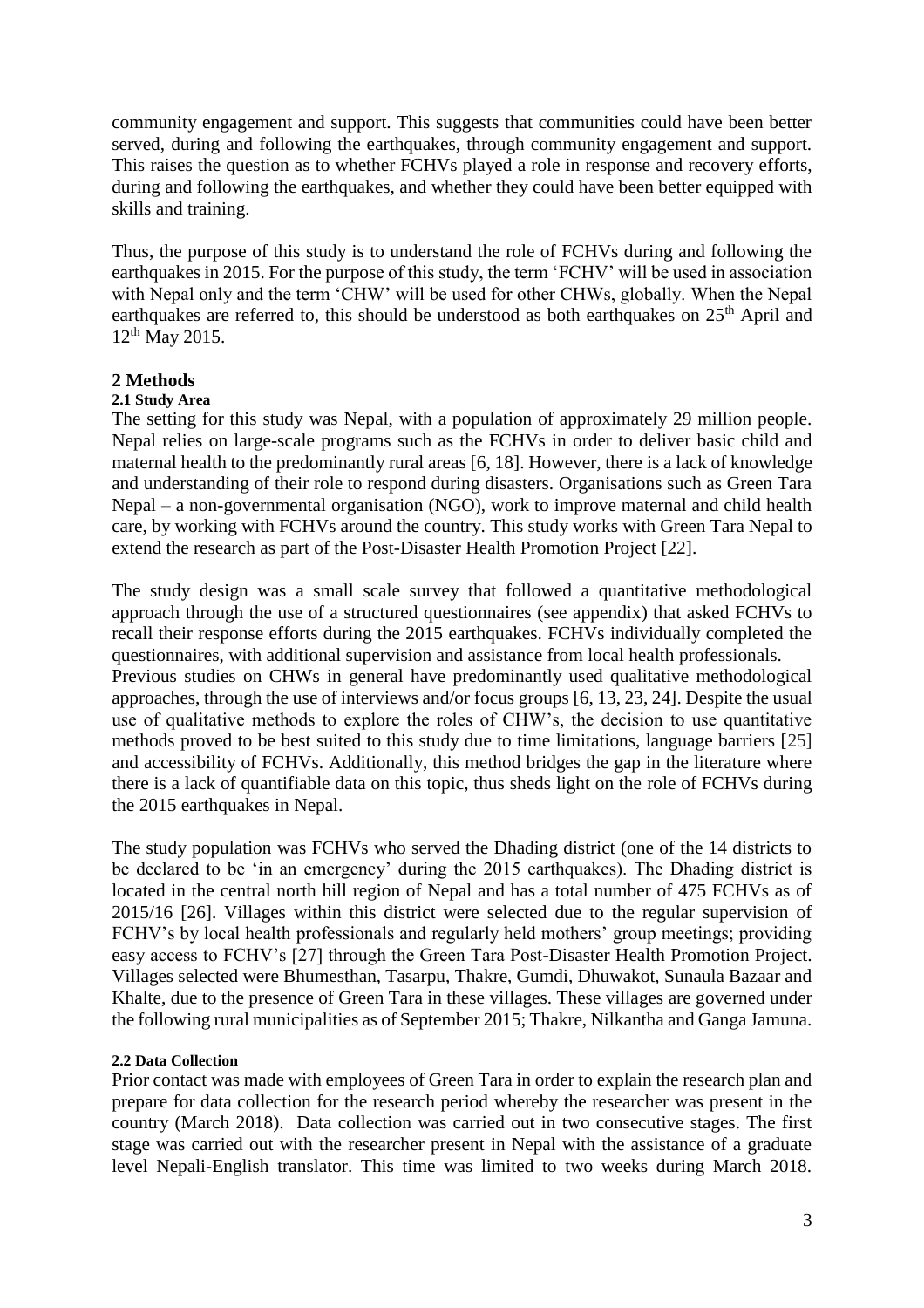Following this, data collection continued until the end of April 2018 with the support of two additional Green Tara employees as research assistants. Research assistants were briefed on how to carry out data collection and were supplied with all necessary materials to continue the research; this included a set of clear step-by-step instructions to follow to ensure that the data collection process followed a rigorous structure.

The sample population for this study was FCHVs who were present during the 2015 earthquakes, within Dhading. The inclusion criteria required participants to be 18 years or older and a FCHV during the 2015 earthquakes. Data was collected during the regularly held supervision meetings at different health posts located throughout the Dhading district (Bhumesthan, Tasarpu, Thakre, Gumdi, Dhuwakot, Sunaula Bazaar and Khalte). The sample for the study was selected through convenience, non-probability sampling; FCHVs who were present at the meetings, at the time of data collection. As a result, it was not possible to stratify the participants based on baseline demographics of the total population of FCHVs in Nepal. During the meetings, FCHVs were verbally briefed about the research; this included the reason for a researcher being present in the meeting and an outline of the study. This study was a voluntary study, therefore asked FCHVs present at the meeting if they would like to volunteer to complete the questionnaire for the study. The inclusion criteria was explained to FCHVs and those who wished to participate in the study, completed an anonymous questionnaire, with the assistance of the health workers and the translator, if needed (e.g. if the FCHV was illiterate). A sample size of 55 was obtained (one fifth of the FCHV population in Dhading).

Given that Green Tara staff had already previously established contact through their existing community programmes, this resulted in a good relationship within the district, between staff members, FCHVs and community health professionals. This existing relationship supported an increase in the probability of questionnaire completion, based on trust [28], and gives reason to the substantial sample size of 55 for a small scale survey study.

## **2.3 Data Tools**

The questionnaire used was formulated by the researcher (see appendix), through the use of relevant previous research [6, 29] and assistance from Green Tara employees who had experience working with FCHVs. However, on the whole, there was a lack of quantitative methods around this research topic and a lack of previously validated questionnaires. Hence, the questionnaires were piloted by FCHVs in the Kathmandu Valley before official data collection. The questionnaires were written in Nepali, with the English translation written under each question and answer. This ensured questionnaires were simple and easy for the participants to answer, in their own language. This also took out the step of having to backtranslate to English, during the data-analysis stage, which may have resulted in human error. Translation for the questionnaire was completed with support from Green Tara and a graduate level Nepali-English translator.

Questionnaires were structured and mainly consisted of closed ended, multiple choice questions. Participants were able to tick more than one answer for certain questions, where applicable. A few questions had the choice for 'Other' to be answered, with a space for the participant to write a short answer. These were kept to a minimum in order to keep the questionnaire simple and clear for the participants.

#### **2.4 Data Analysis**

All questionnaires were coded and manually entered into SPSS (Statistical Software for Social Sciences) Version 24.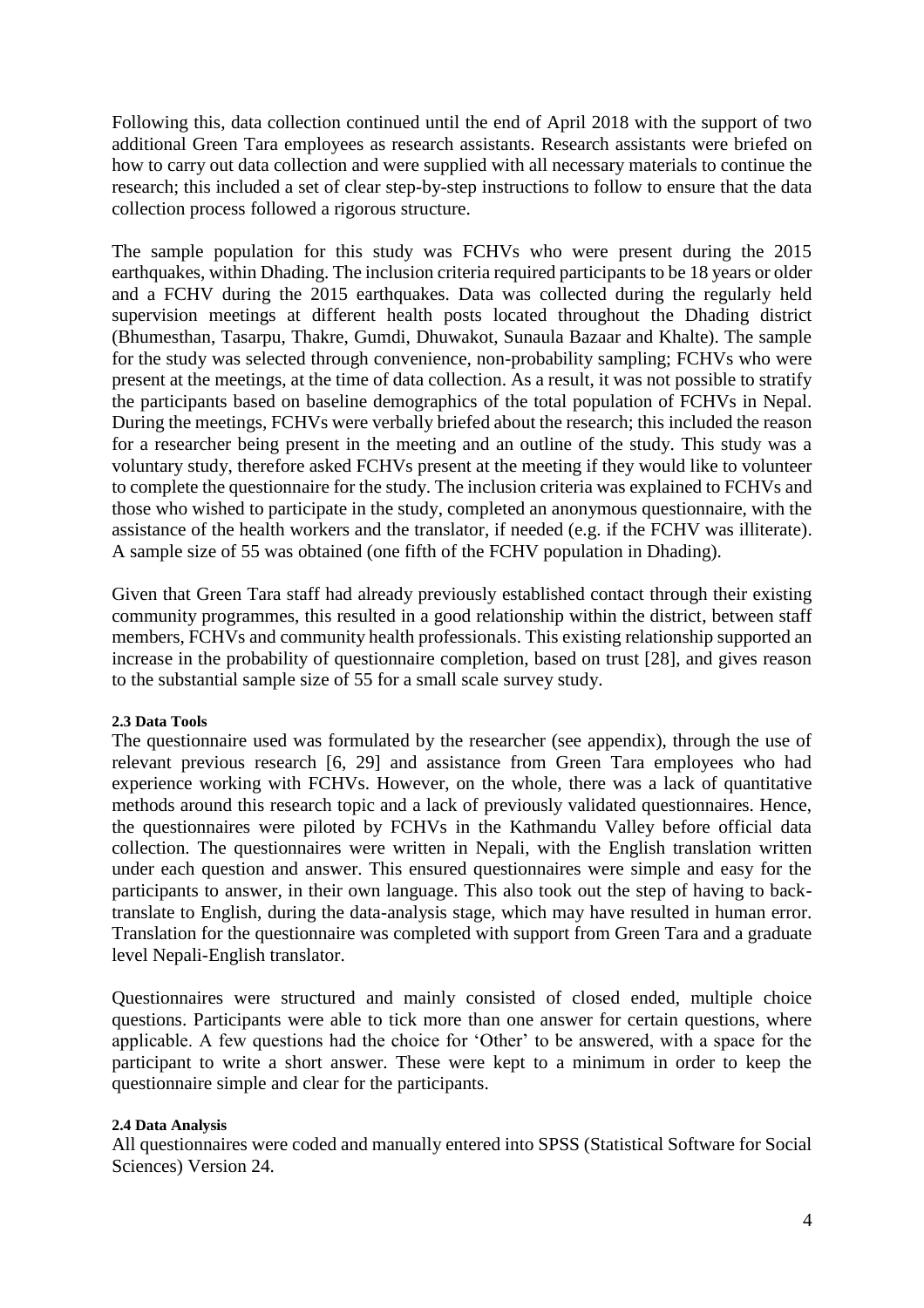For questions with a choice for 'Other', these responses were categorised into different options if they were frequently reported. For example, question 9 and 10 of the questionnaire asked FCHVs to state the training they received both before and after the earthquakes and had the option for 'Other', as the list of training stated was not extensive. The answer of 'Mobile Medic' was a frequent response, therefore 'Mobile Medic' became a category for analysis. This was applied to other frequent responses, thus, further categories were developed.

The Fisher's Exact Test and Likelihood Ratio test was used to statistically analyse the data. Fisher's Exact Test was used for cross-tabulation tables of 2x2 only [30, 31]. Likelihood Ratio was used for cross-tabulation tables larger than 2x2, whereby the assumptions were violated [31].

This study was approved for ethical considerations from the University Research Ethics Committee (Ref: 18/PHI/012) at Liverpool John Moores University. This study was in conjunction with Post-Disaster Health Promotion Project (Green Tara Nepal) and access to FCHVs was obtained through Green Tara contacts and the approval of gate keepers before data collection was carried out. Green Tara Nepal [22] had ethical approval from Nepal Health Research Council (Reg.no.198/2016) for their Post-Disaster Health Promotion Project.

# **3 Results**

All data obtained from the sample was used in the results (n=55).

#### **3.1 Baseline demographics**

Data was obtained from the following health posts: Bhumesthan, Tasarpu, Thakre, Gumdi, Dhuwakot, Sunaula Bazaar and Khalte. Due to the new federal structure of Nepal, which changed in September 2015, villages have thus been re-categorised. For example, village health posts within Bhumesthan, Tasarpu, Thakre are governed by Thakre rural municipality. Dhuwakhot, Sunaula Bazaar and Khalte are now governed collectively by Nilkantha rural municipality. Gumdi village health post is now governed by Ganga Jamuna rural municipality. Therefore, these categories have been combined. Age has been recoded into two categories; 40 and below and 41 and above. These age categories were decided due to there being 49.1% of participants age 40 and under and 50.9% of FCHVs above the age of 41. The length of time working as a FCHV has also been categorised into two categories (2-10 years and 11+ years), for the same reasons. To keep in line with previous research, ethnicity was used as a baseline characteristic, however was not explored in the cross-tabulation or statistical tests due to the frequency for three of the five categories being substantially low thus would not provide meaningful analysis.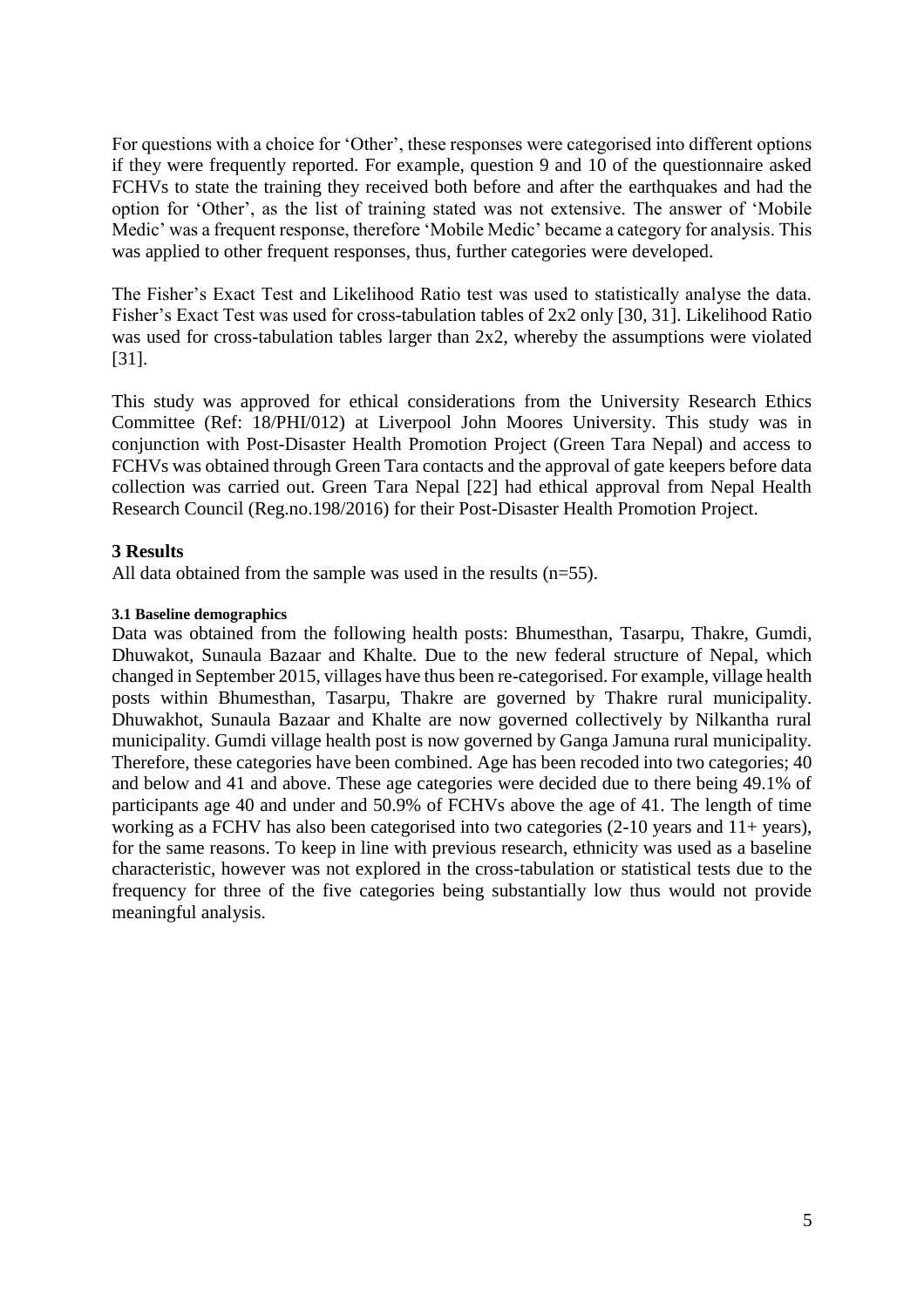|                                             |                                   | <b>Frequency</b> | <b>Percent of</b><br>cases $(\% )$ |
|---------------------------------------------|-----------------------------------|------------------|------------------------------------|
| <b>Rural Municipality</b>                   | Thakre                            | 22               | 40.0                               |
|                                             | Nilkantha                         | 24               | 43.6                               |
|                                             | Ganga Jamuna                      | 9                | 16.4                               |
| Age                                         | 40 and below                      | 27               | 49.1                               |
|                                             | 41 and above                      | 28               | 50.9                               |
| <b>Highest Level of</b><br><b>Education</b> | Illiterate                        | 12               | 21.8                               |
|                                             | Able to read and write            | 12               | 21.8                               |
|                                             | Primary Education                 | 11               | 20.0                               |
|                                             | Completed Grade 10                | 13               | 23.6                               |
|                                             | <b>School Leavers Certificate</b> | $\tau$           | 12.7                               |
| <b>Ethnicity</b>                            | Brahmin/Chhetri                   | 20               | 36.4                               |
|                                             | Gurung/Magar/Rai/Tamang           | 26               | 47.3                               |
|                                             | Dalit                             | $\mathbf{1}$     | 1.8                                |
|                                             | Chepang                           | $\overline{2}$   | 3.6                                |
|                                             | Newar                             | 6                | 10.9                               |
| Length of time working as<br>a FCHV         | $2-10$ years                      | 27               | 49.1                               |
|                                             | $11+ years$                       | 28               | 50.9                               |

Table 1 shows the baseline demographics of the study sample.

#### **3.2 Statistical analysis**

This section looks at the statistical significance of the independent variables (age, level of education, length of time working as a FCHV) and the outcome variables (type of assistance provided and training received both before and after the earthquakes).

All data were nominal, categorical data, therefore cross-tabulation was used and tests for independence were performed to determine the statistical significance of the data set, between variables.

*Table 1 - Baseline demographics of the study sample.*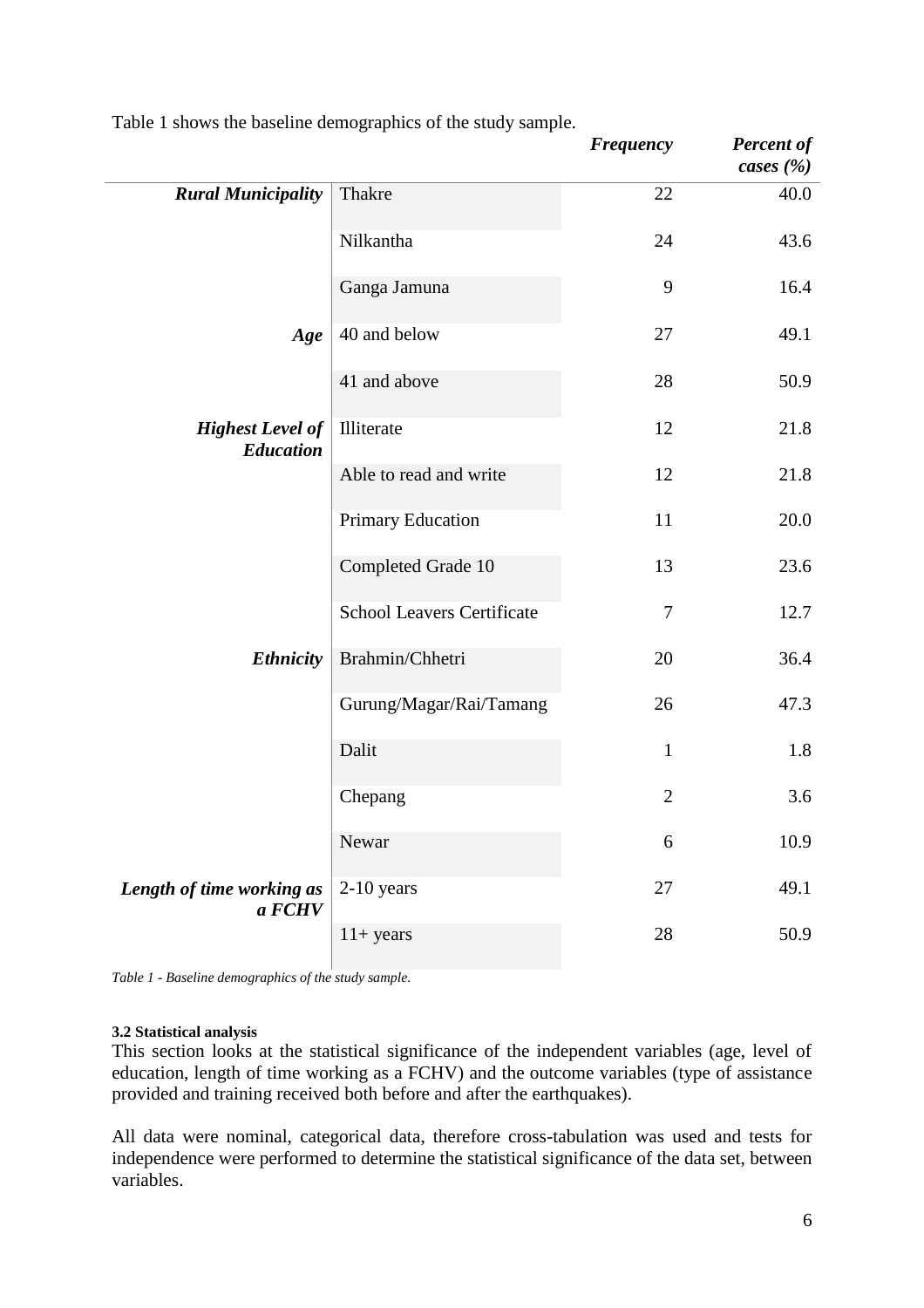#### **3.2.1 Assistance provided by FCHVs**

Participants were able to select more than one option as an answer when asked what assistance they provided. 96.4% of participants believe that it is part of their role to respond during an emergency crisis. 100% of participants reported that they provided some sort of assistance during and following the earthquakes. First aid appears to be the most frequent response, with 90.9% of the participant's providing this type of assistance. The least frequent type of assistance provided was a safe place for others, e.g. a home for the night. See figure.1.



*Figure 1 - Type of assistance provided by FCHVs*

Table 2 represents the percent of cases that provided different types of assistance, crosstabulated with age, highest level of educational attainment and length of time working as a FCHV. School leavers certificate, as highest level of educational attainment, cross-tabulated with missing person searches as a type of assistance provided, gave a statistically significant p-value of 0.033. All other variables, when cross-tabulated, did not calculate significant statistical findings.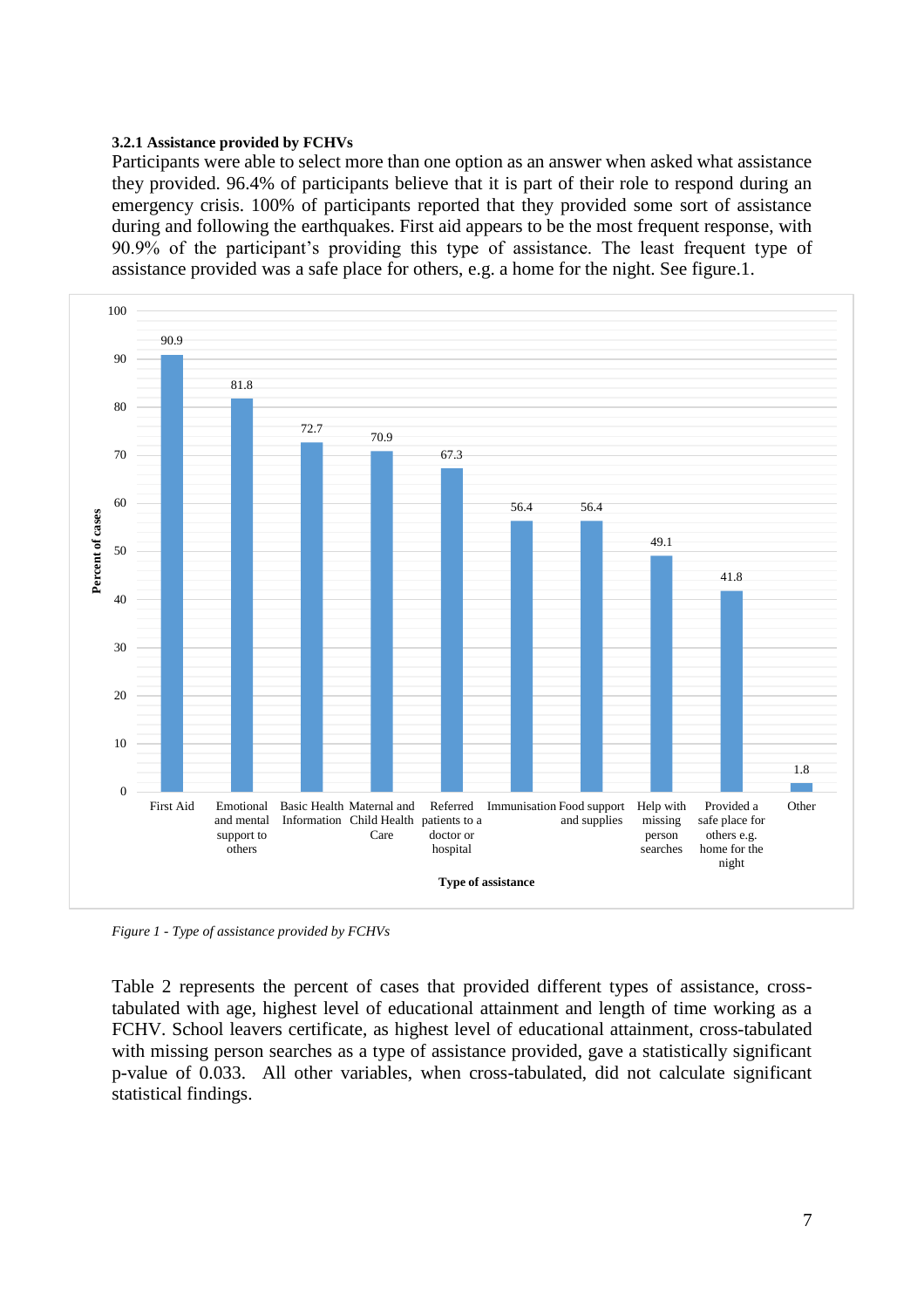| <b>Assistance Provided</b>                | Age                 |                     |                          | <b>Highest Level of Educational Attainment</b> |                             |                              |                                            | Length of time<br>working as a<br><b>FCHV</b> |                       |
|-------------------------------------------|---------------------|---------------------|--------------------------|------------------------------------------------|-----------------------------|------------------------------|--------------------------------------------|-----------------------------------------------|-----------------------|
|                                           | 40 and below<br>(%) | 41 and above<br>(%) | <i>Illiterate</i><br>(%) | Able to<br>read and<br>write<br>(%)            | Primary<br>Education<br>(%) | Completed<br>Grade $10\,(%)$ | School<br>Leavers<br>Certificate<br>$(\%)$ | $2 - 10$<br>years<br>(%)                      | $11+$<br>years<br>(%) |
| <b>First Aid</b>                          | 85.2                | 96.4                | 100                      | 91.7                                           | 90.9                        | 76.9                         | 100                                        | 88.9                                          | 92.9                  |
| Maternal and Child Health                 | 59.3                | 82.1                | 91.7                     | 58.3                                           | 72.7                        | 69.2                         | 57.1                                       | 66.7                                          | 75.0                  |
| Provided a safe place for others          | 44.4                | 39.3                | 41.7                     | 50.0                                           | 36.4                        | 38.5                         | 42.9                                       | 44.4                                          | 39.3                  |
| Immunisation                              | 51.9                | 60.7                | 56.4                     | 50.0                                           | 54.5                        | 38.5                         | 57.1                                       | 51.9                                          | 60.7                  |
| Food Support and Supplies                 | 63.0                | 50.0                | 58.3                     | 66.7                                           | 72.7                        | 30.8                         | 57.1                                       | 63.0                                          | 50.0                  |
| Referred patients to a doctor or hospital | 70.4                | 64.3                | 75.0                     | 58.3                                           | 72.7                        | 61.5                         | 71.4                                       | 66.7                                          | 67.9                  |
| Help with missing person searches         | 59.3                | 39.3                | 41.7                     | 25.0                                           | 72.7                        | 38.5                         | 85.7                                       | 59.3                                          | 39.3                  |
| <b>Basic Health Information</b>           | 77.8                | 67.9                | 83.3                     | 58.3                                           | 81.8                        | 76.9                         | 57.1                                       | 74.1                                          | 71.4                  |
| Emotional and mental support to others    | 74.1                | 89.3                | 91.7                     | 91.7                                           | 81.8                        | 69.2                         | 71.4                                       | 77.8                                          | 81.8                  |

*Table 2 - Assistance provided by FCHVs, cross-tabulated with age, level of educational attainment and length of time working as a FCHV. Shown as a percentage. Read across then down.*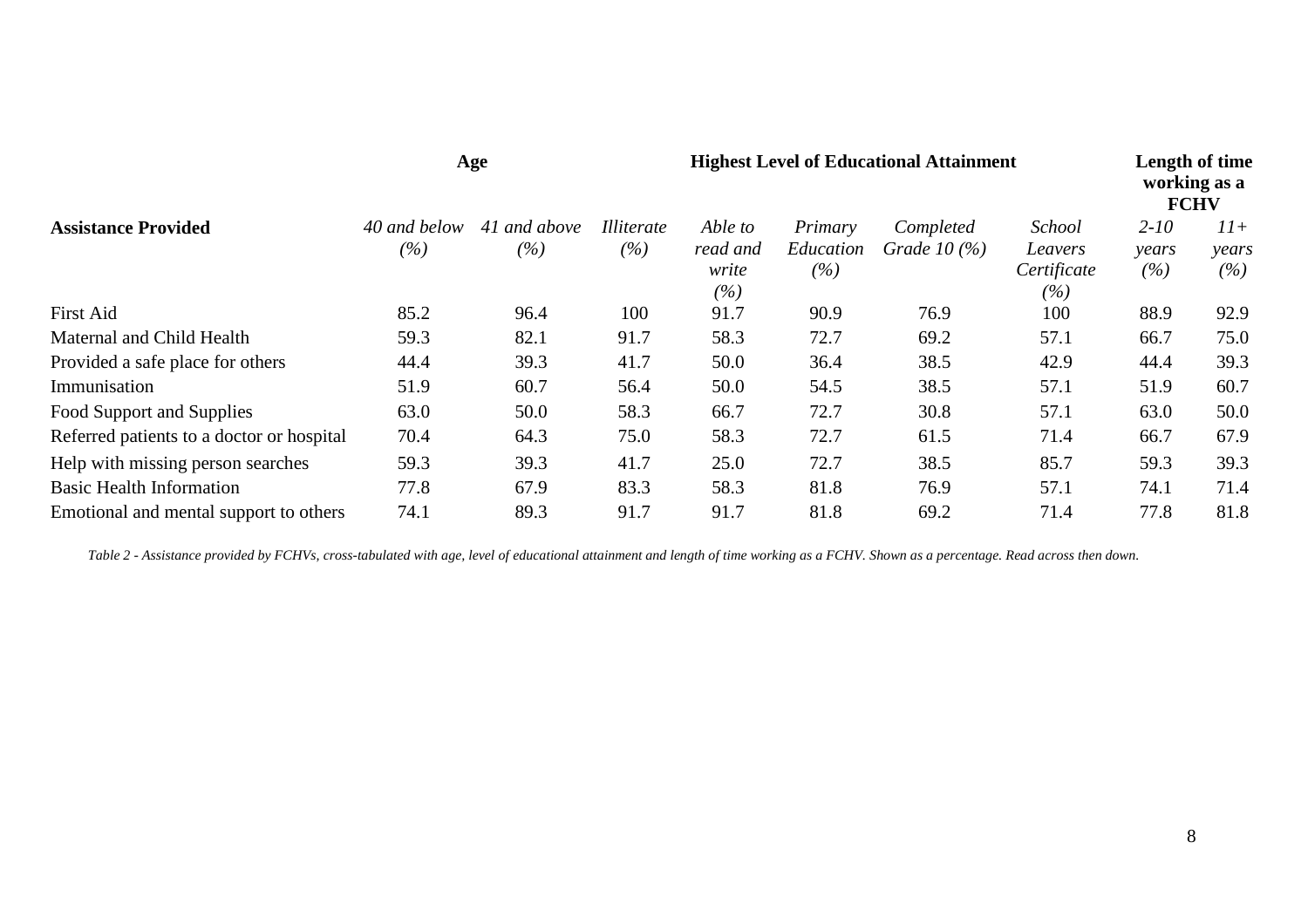## **3.2.2 Training**

Figure 2 quantifies the different types of training received by participants before and after the earthquakes in 2015. There were 52 valid values and 3 missing values for training before the earthquakes. There was 1 missing value for training received after the earthquakes.



*Figure 2 - Training received before and after the earthquakes.*

Overall, there appears to be an increase in the training received by FCHVs. Mental Health Screening is seen to have the greatest increase in training among FCHVs, with 18 additional participants reporting to have had this training after the earthquake period. In addition, maternal and child health care training has increased greatly, with 16 participants reporting to have received this training after the earthquakes. Surprisingly, immunisation training is shown to be the only training that has not increased; training has decreased by 9 participants overall.

94% of participants believed future training around emergency preparedness would be beneficial to their role. Those who answered 'No' were asked to explain their reasoning for this answer in a blank space provided below the question, however, participants did not complete this section.

## **3.2.2.1 Training received before the earthquakes**

The result of the Fishers Exact test was calculated to be  $p=0.0004$  for the cross-tabulation between immunisation training and immunisation assistance provided and p=0.04 for basic health information and basic health promotion training. All other assistance provided did not show any statistical significance with the corresponding training received before the earthquakes.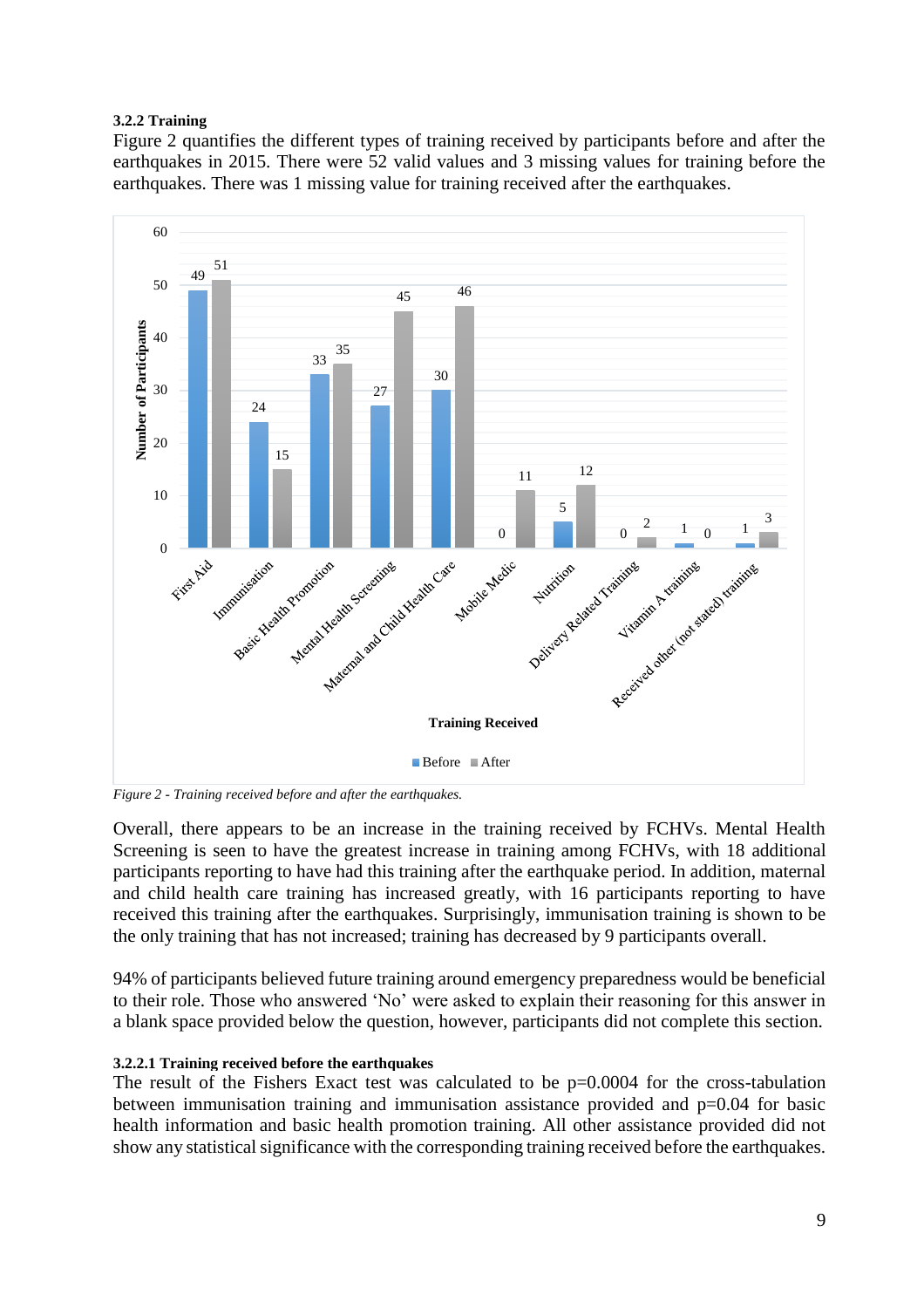Table 3 represents the percent of cases that provided different types of assistance, cross-tabulated with training received before the earthquakes, shown as a percentage.

|                                           | <b>Training Received Before the Earthquakes</b> |                                  |                                  |                                     |                                                 |  |  |  |  |
|-------------------------------------------|-------------------------------------------------|----------------------------------|----------------------------------|-------------------------------------|-------------------------------------------------|--|--|--|--|
| <b>Assistance Provided</b>                | First Aid<br>(%)                                | Child Health<br>Care<br>$( \% )$ | Maternal and Immunisation<br>(%) | Basic<br>Health<br>Promotion<br>(%) | Mental<br><i><u><b>Screening</b></u></i><br>(%) |  |  |  |  |
| <b>First Aid</b>                          | 91.8                                            |                                  |                                  |                                     |                                                 |  |  |  |  |
| Maternal and Child<br>Health              |                                                 | 80                               |                                  |                                     |                                                 |  |  |  |  |
| Immunisation                              |                                                 |                                  | 83.3                             |                                     |                                                 |  |  |  |  |
| <b>Basic Health</b><br>Information        |                                                 |                                  |                                  | 87.9                                |                                                 |  |  |  |  |
| Emotional and mental<br>support to others |                                                 |                                  |                                  |                                     | 88.9                                            |  |  |  |  |

*Table 3 - Assistance provided by FCHVs, cross-tabulated with corresponding training received before the earthquakes. Shown as a percentage. Read across then down.*

There appears to be no statistical influential factors (age, level of educational attainment and length of time working as a FCHV) on what training was received before the earthquake (Percentages shown in Table 4).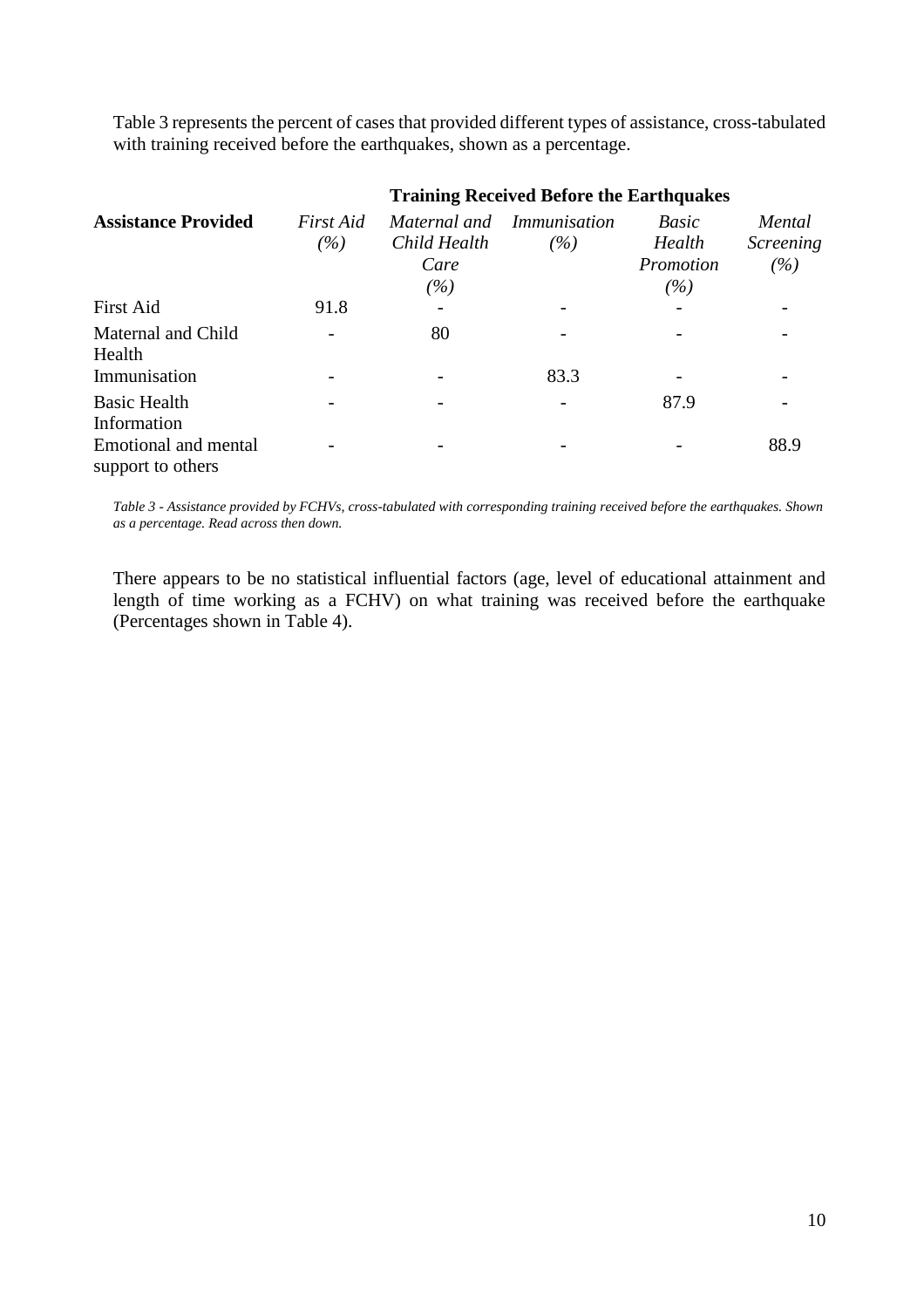| <b>Training Received Before</b><br>the Earthquakes | Age                           |                        |                               | <b>Highest Level of Educational Attainment</b> | Length of time<br>working as a<br><b>FCHV</b> |                              |                                                |                          |                       |
|----------------------------------------------------|-------------------------------|------------------------|-------------------------------|------------------------------------------------|-----------------------------------------------|------------------------------|------------------------------------------------|--------------------------|-----------------------|
|                                                    | $40$ and<br>below<br>$( \% )$ | 41 and<br>above<br>(%) | <i>Illiterate</i><br>$( \% )$ | Able to<br>read and<br>write<br>$( \% )$       | Primary<br>Education<br>(%)                   | Completed<br>Grade 10<br>(%) | <b>School</b><br>Leavers<br>Certificate<br>(%) | $2 - 10$<br>years<br>(%) | $11+$<br>years<br>(%) |
| <b>First Aid</b>                                   | 88.9                          | 89.3                   | 100                           | 83.3                                           | 72.7                                          | 92.3                         | 100                                            | 88.9                     | 89.3                  |
| Immunisation                                       | 37.0                          | 50.0                   | 75.0                          | 33.3                                           | 27.3                                          | 38.5                         | 42.9                                           | 37.0                     | 50.0                  |
| <b>Basic Health Promotion</b>                      | 66.7                          | 53.6                   | 75.0                          | 33.3                                           | 63.6                                          | 69.2                         | 57.1                                           | 59.3                     | 60.7                  |
| Mental Screening                                   | 40.7                          | 57.1                   | 58.3                          | 58.3                                           | 45.5                                          | 38.5                         | 42.9                                           | 51.9                     | 46.4                  |
| Maternal and Child Health<br>Care                  | 55.6                          | 53.6                   | 50.0                          | 58.3                                           | 54.5                                          | 53.8                         | 57.1                                           | 55.6                     | 53.6                  |
| Nutrition                                          | 7.4                           | 10.7                   | 16.7                          | 8.3                                            | 0.00                                          | 15.4                         | 0.00                                           | 11.1                     | 7.1                   |

*Table 4 - Training received before the earthquakes, cross-tabulated with age, level of educational attainment and length of time working as a FCHV. Shown as a percentage. Read across then down.*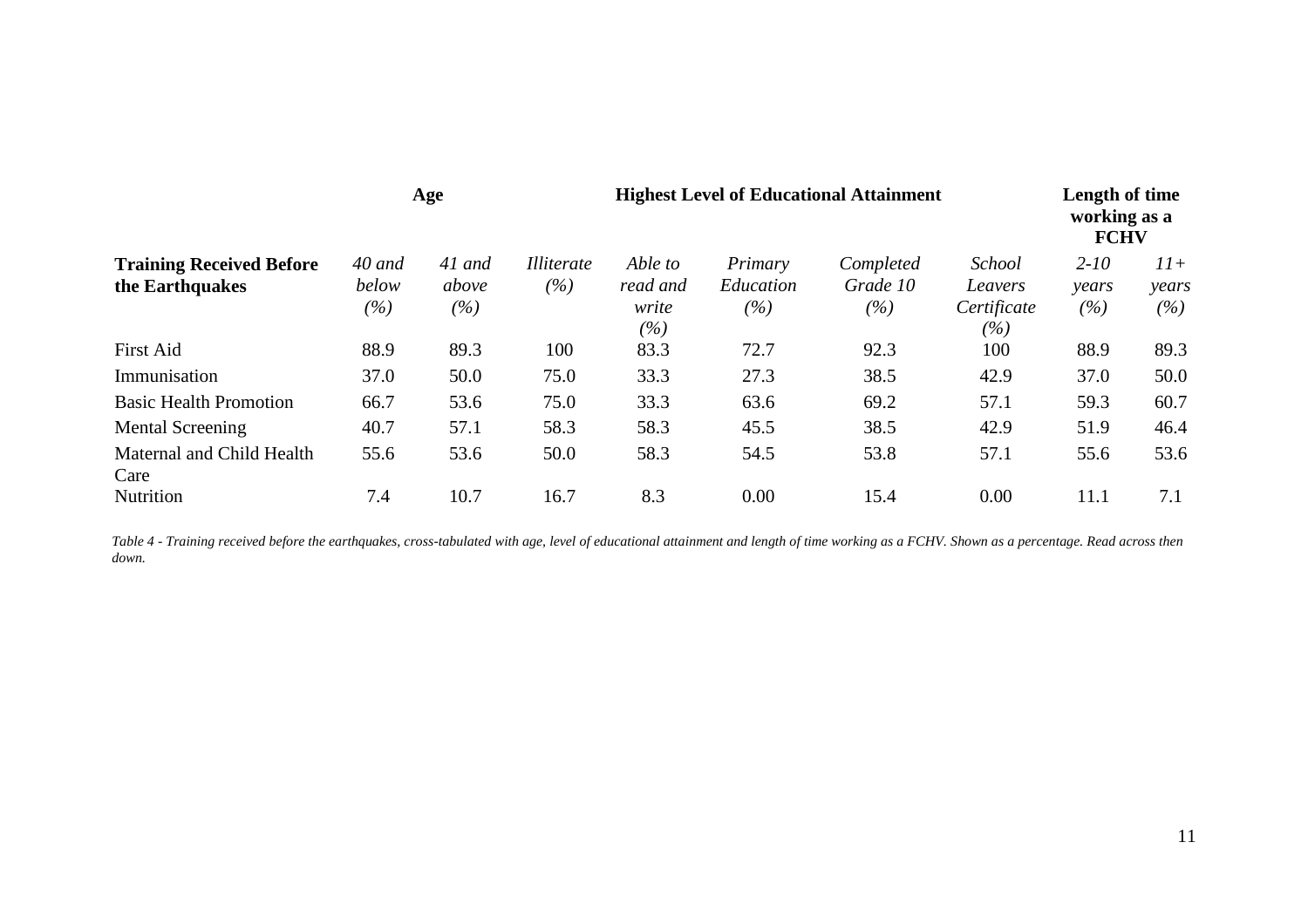#### **3.2.2.2 Training received after the earthquakes**

Table 5 shows the cross-tabulation between training received after the earthquakes and age, highest level of education and length of time working as a FCHV. This is represented as a percentage. Statistical analysis was not performed on Delivery Related training, Vitamin-A training and 'Other' training, due to the frequency within these categories being too low to perform significant statistical testing.

Both First Aid training and Mental Health Screening training showed statistical significance with the p-value of 0.039 and 0.024, respectively, when cross-tabulated with length of time working as a FCHV – those working as a FCHV for longer, attended/received these two training modules, after the earthquakes. All other training was not associated with the length of time working as a FCHV as all calculations were greater than the tabulated p-value 0.05. In addition, there appears to be no statistical association between age and level of educational attainment and the training received/attended after the earthquakes.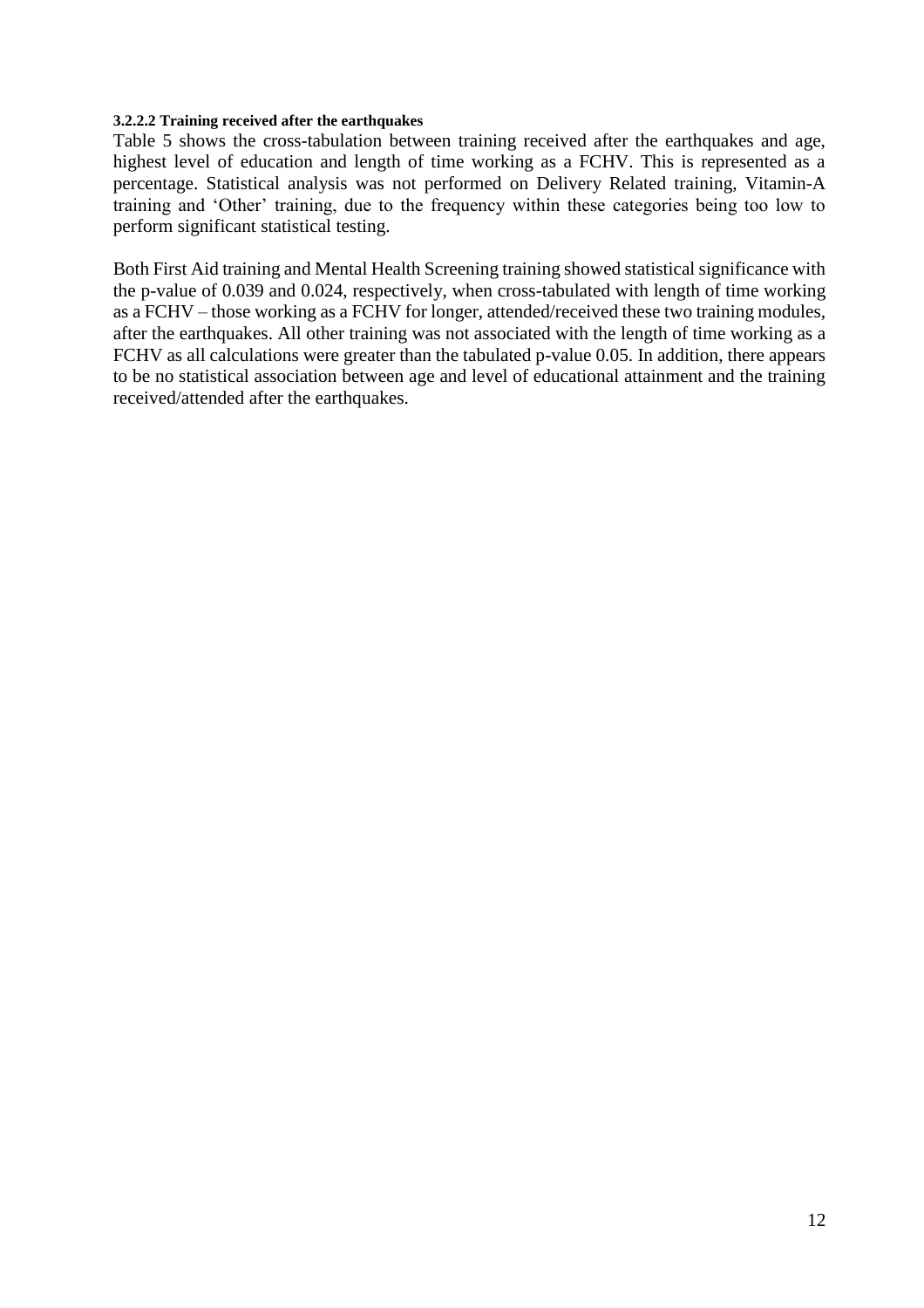|                                | Age                 |                     |                          | <b>Highest Level of Educational Attainment</b> |                             |                              |                                             |                             | Length of<br>time working<br>as a FCHV |  |
|--------------------------------|---------------------|---------------------|--------------------------|------------------------------------------------|-----------------------------|------------------------------|---------------------------------------------|-----------------------------|----------------------------------------|--|
| <b>Training After</b>          | 40 and below<br>(%) | 41 and above<br>(%) | <i>Illiterate</i><br>(%) | Able to<br>read and<br>write<br>(%)            | Primary<br>Education<br>(%) | Completed<br>Grade 10<br>(%) | <b>School Leavers</b><br>Certificate<br>(%) | $2-10$<br>years<br>$( \% )$ | $11+$<br>years<br>(%)                  |  |
| <b>First Aid</b>               | 92.6                | 92.9                | 91.7                     | 91.7                                           | 90.9                        | 100                          | 85.7                                        | 96.3                        | 89.3                                   |  |
| Immunisation                   | 22.2                | 32.1                | 50.0                     | 8.3                                            | 18.2                        | 38.5                         | 14.3                                        | 22.2                        | 32.1                                   |  |
| <b>Basic Health Promotion</b>  | 59.3                | 67.9                | 75.0                     | 58.3                                           | 72.7                        | 53.8                         | 57.1                                        | 63.0                        | 64.3                                   |  |
| Mental Screening               | 77.8                | 85.7                | 91.7                     | 83.3                                           | 81.8                        | 76.9                         | 71.4                                        | 77.8                        | 85.7                                   |  |
| Maternal and Child Health Care | 85.2                | 82.1                | 83.3                     | 66.7                                           | 90.9                        | 84.6                         | 100                                         | 88.9                        | 78.6                                   |  |
| Mobile Medic                   | 22.2                | 17.9                | 25.0                     | 16.7                                           | 18.2                        | 15.4                         | 28.6                                        | 18.5                        | 21.4                                   |  |
| <b>Nutrition</b>               | 11.1                | 32.1                | 50.0                     | 16.7                                           | 18.2                        | 15.4                         | 0.00                                        | 14.8                        | 28.6                                   |  |

*Table 5 - Training received after the earthquakes, cross-tabulated with age, level of educational attainment and length of time working as a FCHV. Shown as a percentage. Read across then down.*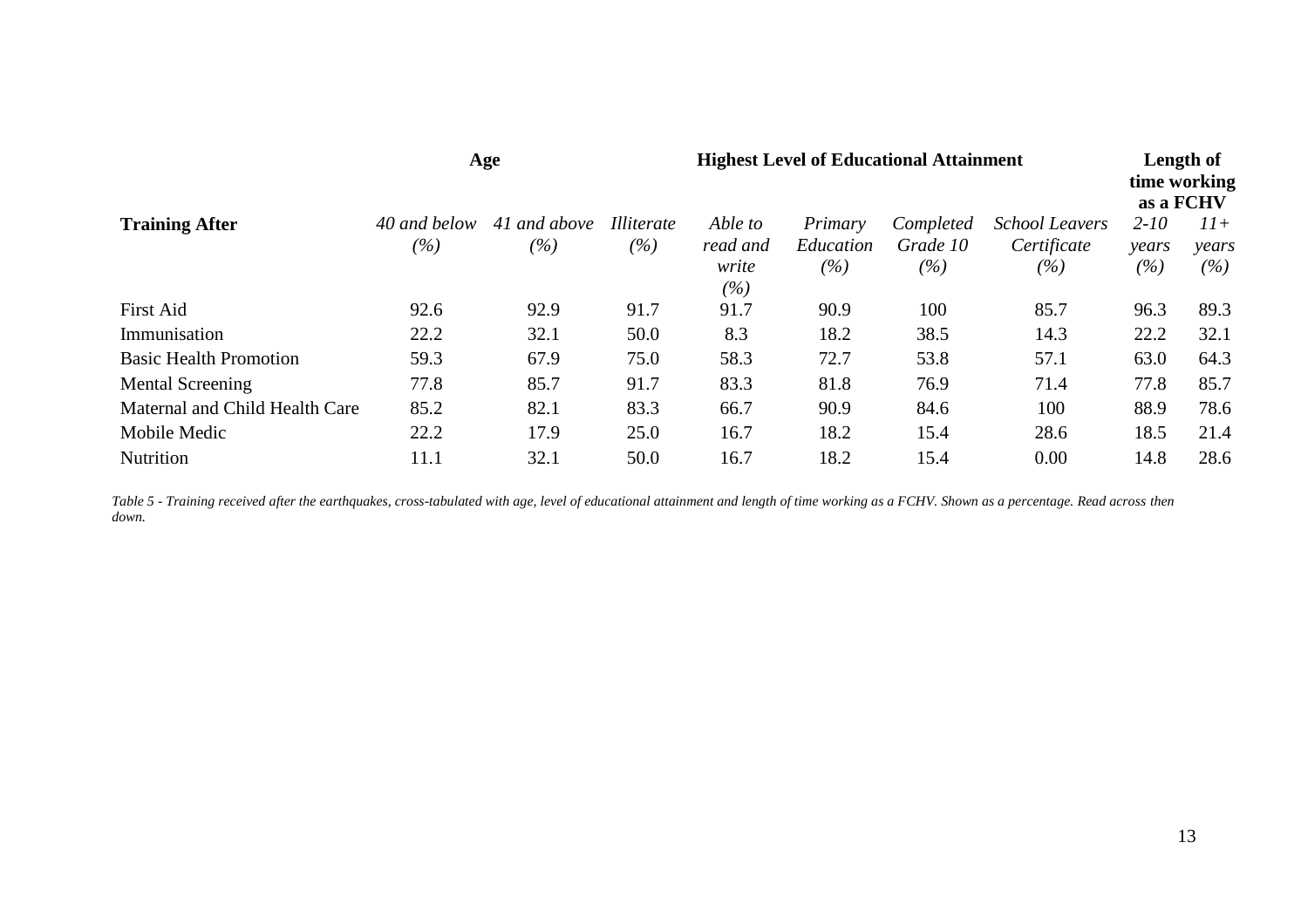## **4 Discussion**

# **4.1 Main findings**

# **4.1.1 Assistance provided**

It should be noted that 96.4% of participants hold the belief that it was part of their role to respond during an emergency crisis, such as the 2015 earthquakes. Thus, 100% of participants reported that they provided some sort of assistance during and following the earthquakes. **4.1.2 Factors influencing assistance provided** 

# Highest level of educational attainment is only a significant factor of influence on the role of FCHVs during and following the earthquakes in helping with missing person searches. Both age and length of time working as a FCHV do not appear to influence the role of FCHVs during and following the earthquakes. Therefore, it can be said that there is not a strong association between factors analysed and assistance provided.

#### **4.1.3 Training influencing response**

There is a strong statistical association between both immunisation training and basic health promotion training, received before the earthquakes, pointing to the idea that training is beneficial for improved response efforts. 94% of participants believed future training on the topic of emergency preparedness would be beneficial to their role.

# **4.2 What is already known?**

To date, there are a lack of studies presenting the response and assistance provided, and factors that may influence response, by CHWs during and following a natural disaster, globally. A number of other studies have begun to explore the training of CHWs globally. Kok et al. [11] found in their systematic review study that continuous training of CHWs can have a positive influence on their role, in terms of performance, effectiveness and motivation levels. In addition, Kalyango and colleague's study [12] compliments this by stating that training provides the ability to apply previous knowledge to a new situation, therefore improving appropriate reactions to different situations. Despite this, there appears to be a lack of literature for the training processes and supervision of CHWs, globally, including that on FCHVs [14, 32]. The Family Health Division [18] states that FCHVs have 18 days of basic training on public health concerns. However, there are no set guidelines for what exact topics are to be covered during this training, therefore this lacks transparency. In addition, FCHVs further receive refresher training [18], of which there is a training manual for [33]. However, this is only available in Nepali, therefore, it is difficult as an English researcher to interpret and understand what refresher training takes place, in order to analyse efficiently. It is stated that their role is to preserve community health and to promote health services in the community through health motivation and education to others [18]. With the health and population sector being severely impacted as a result of the earthquakes [34], preserving community health can be seen to be crucial following an earthquake, which can explain why 96.4% of FCHVs hold the belief in viewing part of their role to respond to an emergency crisis.

There is a previous lack of literature around the influence of factors such as education, age and length of time serving as a CHW and whether this influences their role within the community and the training they attend. However, a previous study [35] found that education, along with gender and ethnicity can have an impact on the way in which individuals react to situations around them.

# **4.3 Why this study adds value**

Prior to this study, little was known about the response efforts and role of FCHVs during and following the earthquakes of 2015 in Nepal. This study eludes to the positive response of FCHVs during and following the 2015 earthquakes. With FCHVs falling into the category of CHWs, who are valued members of PHC systems globally, especially in LMICs, it is possible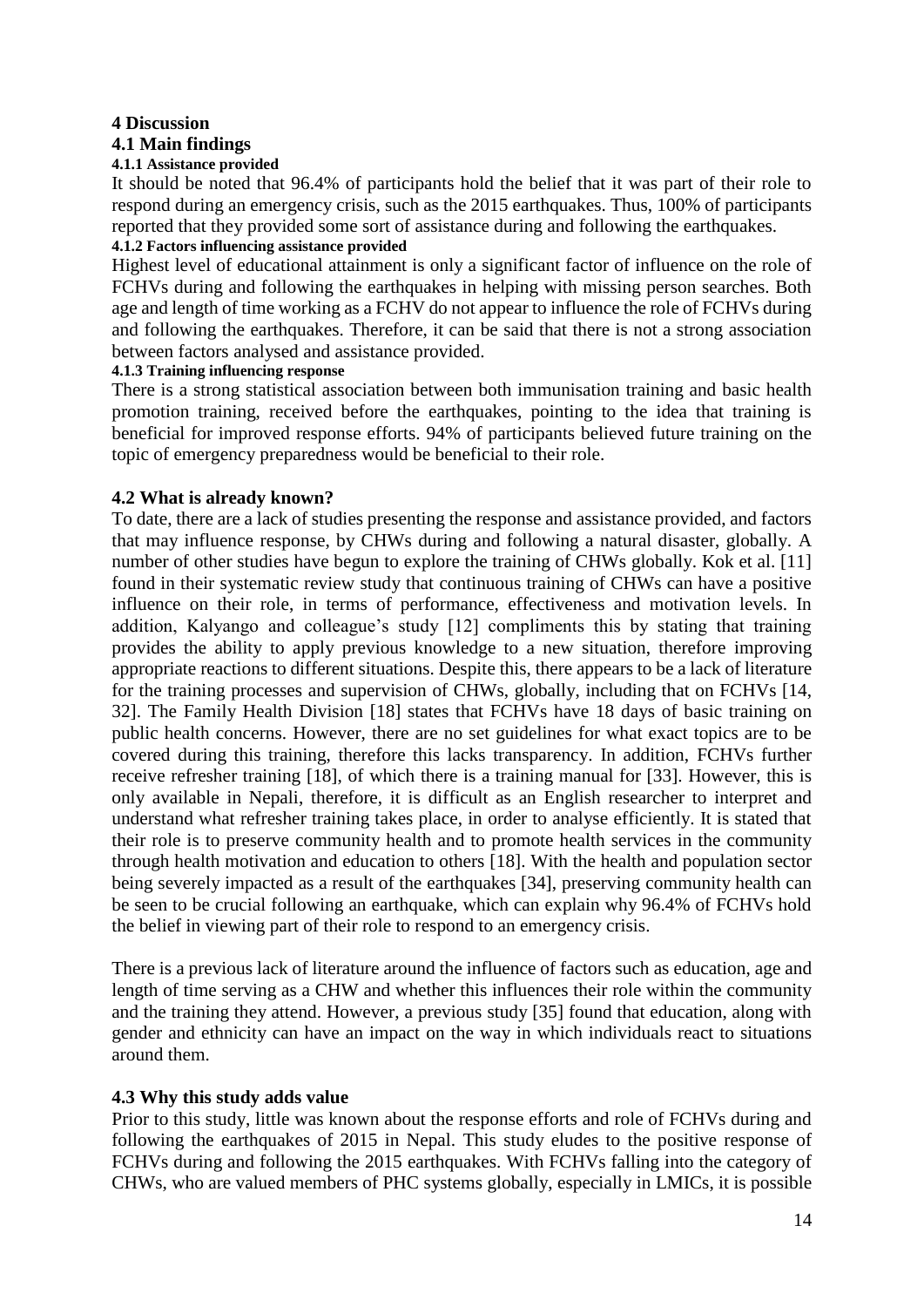to use this case study in other LMICs. Although it is not possible to measure their effect, it is possible to quantify the assistance FCHVs provided.

At the time of the earthquakes, The Ministry of Health [39] formed sub-clusters under the health cluster response, including injuries management and mental health management. This highlights the importance of both first aid and mental health screening response (the most frequently reported assistance provided by FCHVs) following an earthquake. Therefore, it should be understood that these types of assistance provided by FCHVs, fitted well into the health cluster response efforts set out by the Ministry of Health [39] and further add value in the future for policy and planning of natural disasters.

Like many other LMIC's, FCHVs as a national-scale programme, is not without challenges and suffers a lack of reported training and refresher training. However, the finding that basic health information training is beneficial to FCHVs to be able to respond and apply knowledge appropriately, which corroborates previous studies [5, 12]. These studies found that CHWs are effective in delivering health promotion interventions, especially with targeted messages, which are highlighted in prior training hence are able to adapt accordingly to a multitude of situations. Therefore, the basic health promotion training FCHVs received before the 2015 earthquakes suggests messages were made simple and concise, hence, FCHVs were able to relay information and put training into practice and adapt accordingly to the earthquakes. However, despite training to be recognised as beneficial to CHWs globally, there was some criticism with the co-ordination within communities, from a policy level. Lee [36] criticised the national response efforts following the earthquakes, despite there being clear guidelines in the *National Strategy for Disaster Risk Management* and in the *Health Sector Emergency Preparedness and Disaster Response Plan* [37, 38, 39]. In addition, Adhikari, Mishra & Raut [21] states there was a lack of community engagement and support, following the crisis. Therefore, this suggests a lack of co-ordination with those in the community that could have made a difference (FCHVs). This study adds a further dimension to previous knowledge in that training influences response, however, without appropriate community guidance and coordination, FCHVs may not have been able to adapt and respond as needed.

## **5 Limitations**

A limitation of studies of this kind that adopt convenience, non-probability sampling is that it is not possible to stratify the sample with the baseline characteristics or demographics of the total population of interest. The sampling method was also based on volunteers, therefore, estimates of sampling error could not be calculated. Given the restricted accessibility of FCHVs due to the topography of Nepal and the underdeveloped infrastructure, this sampling method was best suited to the study for a higher probability of data collection. Additionally, taking a quantitative approach within this study field expands on the knowledge base around CHWs response to earthquakes, with a new methodological approach; the majority of studies on CHWs globally use a qualitative methodological approach.

The sample size of the study was n=55. It can be argued that statistical testing provides a greater statistical power with a larger sample size [40]. However, it is noted that a sample size of 30 or more is a good size for a small-scale survey study [41, 42]. Additionally, the statistical tests used in this study accommodate for small sample sizes and samples that violate the assumptions. Therefore, the findings of this study should still be deemed significant. Future studies should consider sampling from other districts in Nepal to represent the rural areas more sufficiently.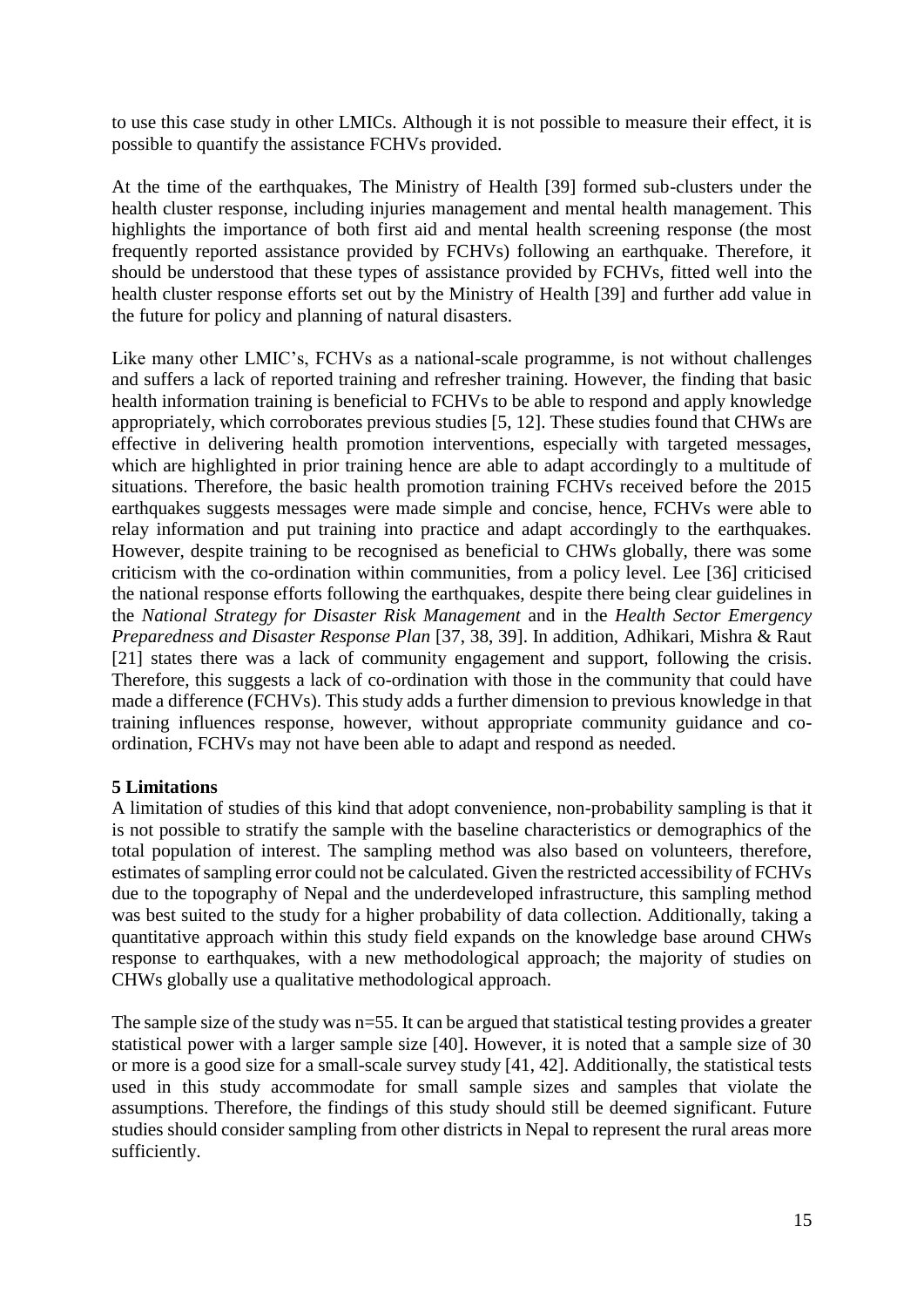With the study undertaken in Nepal, a small limitation of the study was the language barrier between English and Nepali, this was recognised as a challenge rather than a barrier. Some documents such as the *FCHV Refresher Training, Facilitators Guide* [33] were only available in Nepali. Therefore, some key background information may have been missed when understanding the refresher training, as part of the discussion of results, when access to a translator was not available. However, during all data collection stages the graduate level translator and employees of Green Tara Nepal provided accurate and timely assistance for translation, ensuring all data collected was correctly analysed and interpreted due sound relationship with the translator [25].

# **6 Conclusions**

Overall, this study has presented that all participants in the study provided assistance immediately following the 2015 earthquakes in Nepal. A crucial finding is that training positively influenced the response efforts of FCHVs, as they are better educated for an array of public health concerns, thus, are able to respond appropriately to the environment around them. Furthering this, 94% of FCHVs believed that future training on disaster preparedness and response would be beneficial for future emergency crises. Despite the role of FCHVs being voluntary, it is understood they are self-motivated members of the community that hold pride in their position [18]. Globally, CHWs have a respected position in their local communities, however, in order to be effective, they must be well-trained, well-supervised and given the supplies necessary in order to perform their duties [10].

## **7 Recommendations**

Based on the findings of this case study, the following is recommended for CHWs in LMICs and can further be applied in HICs:

- Further the findings of this research by using a qualitative or mixed methods approach, to further understand the in-depth opinions and views of CHWs on natural disaster response as part of their role and preparedness for such situations.
- Consider the development of new training methods for CHWs that focuses on emergency response to disaster, as a public health priority. Full transparency and consistency across CHW programs should be adopted for improved uptake in training and effectiveness.
- In all CHW programs, include CHWs in decisions for further training and added work streams to their role. Additionally, encourage regular feedback from CHWs of training methods, for improved effectiveness.

## **Funding**

This study received partial funding from Liverpool John Moores University as part of the Go Global scheme. The funding body did not have a role in the study design, data collection, analysis or interpretation of data. It did not have input in the writing of the study nor in the publication of this work.

## **Acknowledgements**

The author would like to thank Green Tara Nepal, all participants and translators for their support, advice and guidance.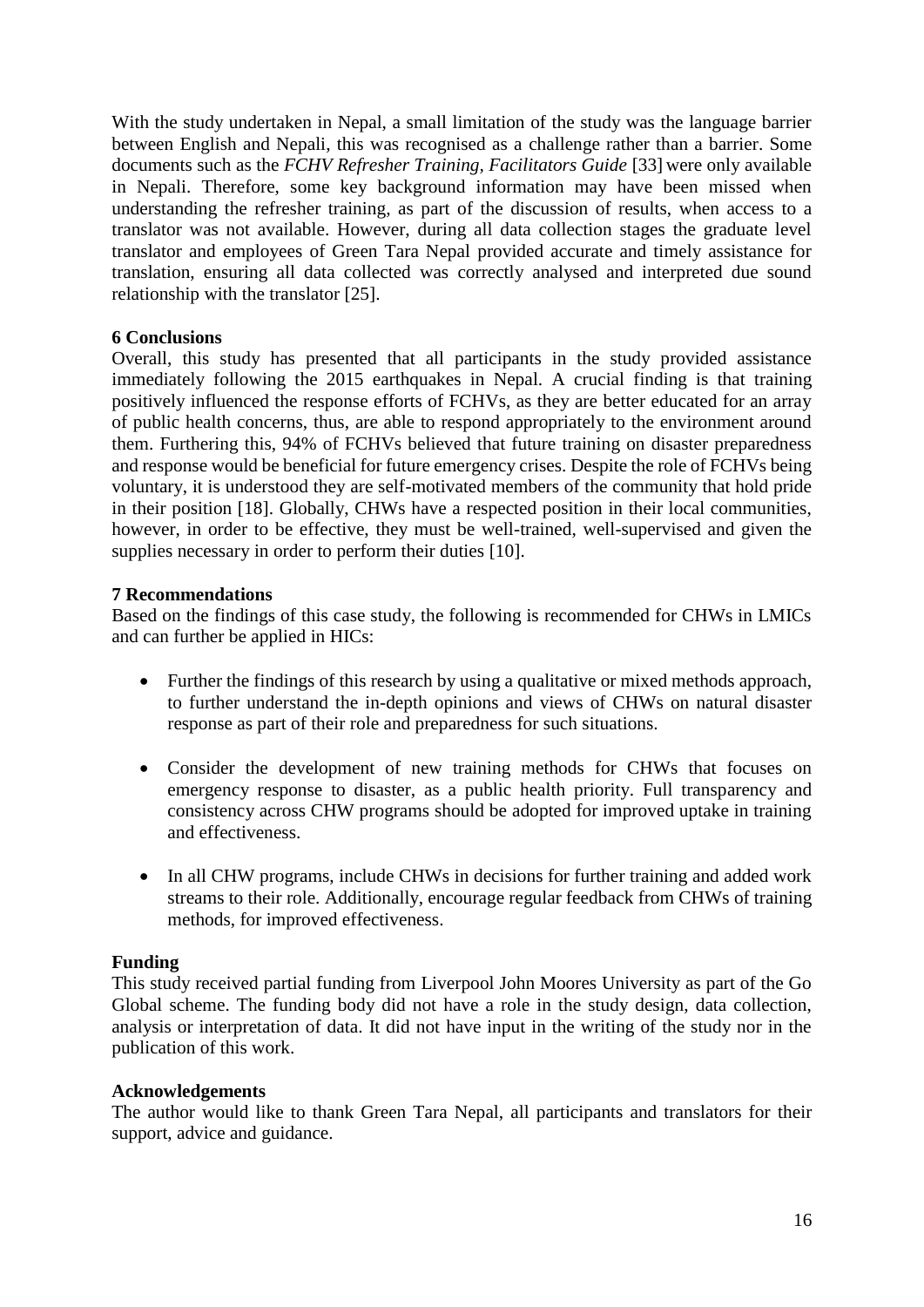# **References**

[1] Guha-Sapir, D. and Vos, F. (2011). Earthquakes, an epidemiological perspective on patterns and trends. In *Human Casualties in Earthquakes* (pp. 13-24). Springer, Dordrecht.

[2] WHO (2017). *Emergency Response Framework*. [PDF] Available at: http://apps.who.int/iris/bitstream/handle/10665/258604/9789241512299-eng.pdf?sequence=1 [Accessed 19 March 20].

[3] Alcantara-Ayala, I. (2002). Geomorphology, natural hazards, vulnerability and prevention of natural disasters in developing countries. *Geomorphology*, *47*(2-4), pp.107-124.

[4] Davis, J. R., Wilson, S., Brock-Martin, A., Glover, S., Svendsen, E. R. (2010). The impact of disasters on populations with health and health care disparities. *Disaster Medicine and Public Health Preparedness, 4*(1), 30–38.

[5] Gilmore, B. and McAuliffe, E. (2013). Effectiveness of community health workers delivering preventive interventions for maternal and child health in low-and middle-income countries: a systematic review. *BMC Public Health*, *13*(1), p.847.

[6] Panday, S., Bissell, P., Teijlingen, E. and Simkhada, P. (2017). The contribution of female community health volunteers (FCHVs) to maternity care in Nepal: a qualitative study. *BMC Health Services Research*, *17*(1), p.623.

[7] Mishra, S.R., Neupane, D., Preen, D., Kallestrup, P. and Perry, H.B., 2015. Mitigation of non-communicable diseases in developing countries with community health workers. *Globalization and Health*, *11*(1), p.43.

[8] Qureshi, K.A., Merrill, J.A., Gershon, R.R. and Calero-Breckheimer, A. (2002). Emergency preparedness training for public health nurses: a pilot study. *Journal of Urban Health*, *79*(3), pp.413-416.

[9] Nicholls, K., Picou, J.S. and Lowman, J. (2014). Enhancing the Utility of Community Health Workers in Disaster Preparedness, Resiliency, and Recovery. In *International Oil Spill Conference Proceedings* (Vol. 2014, No. 1, pp. 170-183). American Petroleum Institute.

[10] Perry, H., Zulliger, R., Scott, K., Javadi, D., Gergen, J. and Shelley, K. (2014). Case studies of large-scale community health worker programs: examples from Afghanistan, Bangladesh, Brazil, Ethiopia, India, Indonesia, Iran, Nepal, Pakistan, Rwanda, Zambia and Zimbabwe. *Developing and strengthening community health worker programs at scale: a reference guide and case studies for program managers and policymakers.* Washington (DC): USAID/MCHIP (Maternal and Child Health Integrated Program).

[11] Kok, M.C., Dieleman, M., Taegtmeyer, M., Broerse, J.E., Kane, S.S., Ormel, H., Tijm, M.M. and de Koning, K.A. (2014). Which intervention design factors influence performance of community health workers in low-and middle-income countries? A systematic review. *Health policy and planning*, *30*(9), pp.1207-1227.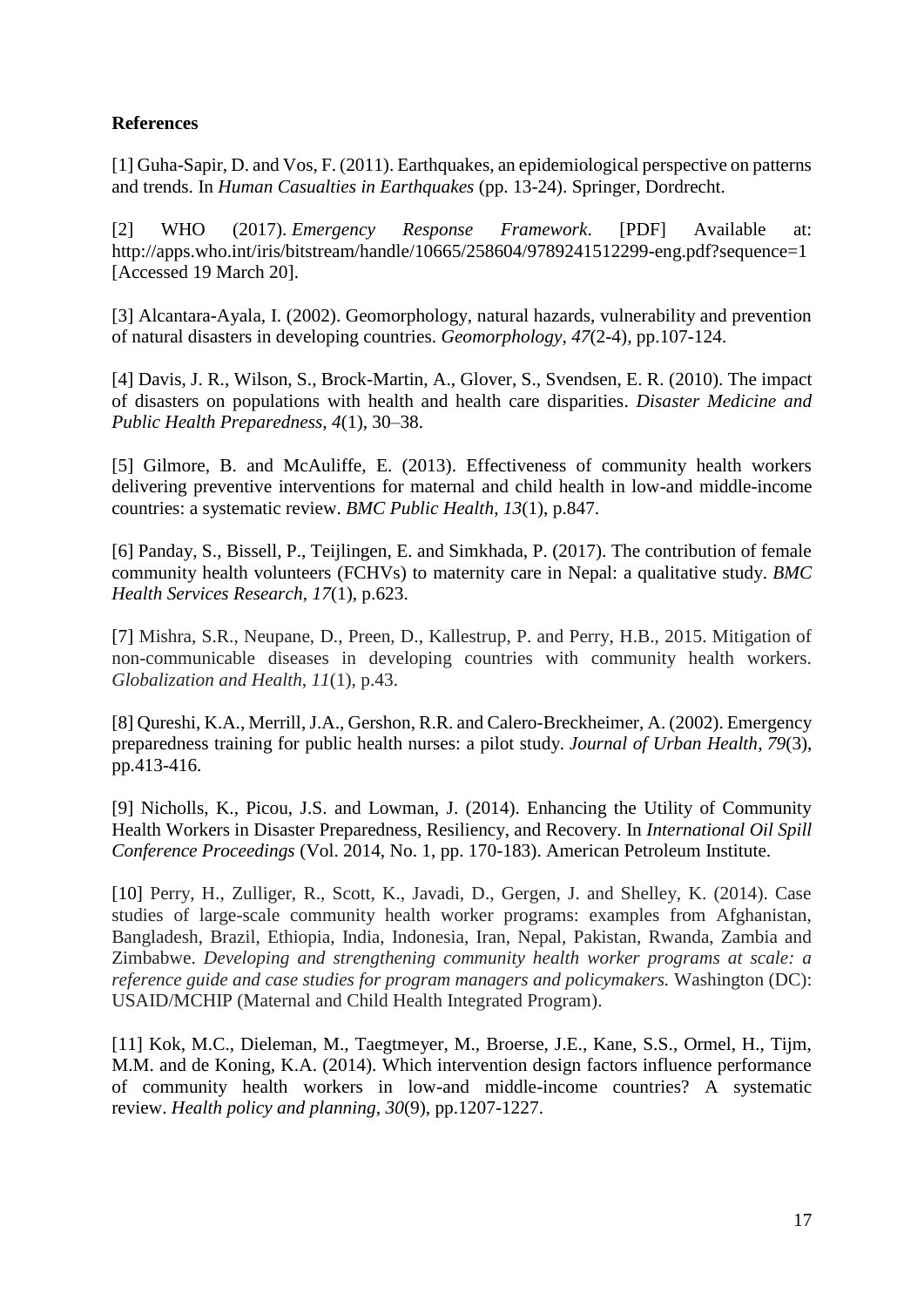[12] Kalyango, J.N., Rutebemberwa, E., Alfven, T., Ssali, S., Peterson, S. and Karamagi, C. (2012). Performance of community health workers under integrated community case management of childhood illnesses in eastern Uganda. *Malaria Journal*, *11*(1), p.282.

[13] Panday, S., Bissell, P., Van Teijlingen, E. and Simkhada, P. (2019). Perceived barriers to accessing Female Community Health Volunteers (FCHV) services among ethnic minority women in Nepal: A qualitative study. *PloS one*, *14*(6).

[14] O'Brien, M.J., Squires, A.P., Bixby, R.A. and Larson, S.C. (2009). Role development of community health workers: an examination of selection and training processes in the intervention literature. *American Journal of Preventive Medicine*, *37*(6), pp.S262-S269.

[15] Swider, S.M. (2002). Outcome effectiveness of community health workers: an integrative literature review. *Public Health Nursing*, *19*(1), pp.11-20.

[16] Khatri, R.B., Mishra, S.R. and Khanal, V. (2017). Female community health volunteers in community-based health programs of Nepal: future perspective. *Frontiers in public health*, *5*, p.181.

[17] Glenton, Scheel, Pradhan, Lewin, Hodgins, & Shrestha. (2010). The Female Community Health Volunteer programme in Nepal: Decision makers' perceptions of volunteerism, payment and other incentives. *Social Science & Medicine, 70*(12), pp. 1920-1927.

[18] Family Health Division. (2016). *FCHV*. [online] Fhd.gov.np. Available at: http://www.fhd.gov.np/index.php/en/2014-03-21-09-41-44/fchv [Accessed 19 Jul. 2018].

[19] WHO. (2015). *Humanitarian crisis after the Nepal earthquakes 2015*. [PDF] Nepal. Available at: http://www.searo.who.int/entity/emergencies/phra\_nepal\_may2015.pdf?ua=1 [Accessed 31 May 2018].

[20] OCHA. (2015). *Nepal Earthquake Humanitarian Response April to September 2015*. [PDF] OCHA. Available at: https://reliefweb.int/sites/reliefweb.int/files/resources/nepal\_earthquake\_humanitarian\_respon se\_report\_lr.pdf [Accessed 31 May 2018].

[21] Adhikari, B., Mishra, S.R. and Raut, S. (2016). Rebuilding earthquake struck Nepal through community engagement. *Frontiers in Public Health*, *4*, p.121.

[22] Green Tara Nepal. (2016). *Green Tara Nepal » PDHP | Post-Disaster Health Promotion Project, Dhading.* [online] Greentara.org.np. Available at: http://greentara.org.np/portfolio/pdhp-post-disaster-health-promotion-project-dhading/ [Accessed 24 Jan. 2020].

[23] Feldhaus, I., Silverman, M., Lefevre, A., Mpembeni, R., Mosha, I., Chitama, D., ... George, A. (2015). Equally able, but unequally accepted: Gender differentials and experiences of community health volunteers promoting maternal, newborn, and child health in Morogoro Region, Tanzania. *International Journal for Equity in Health, 14*(1), 70.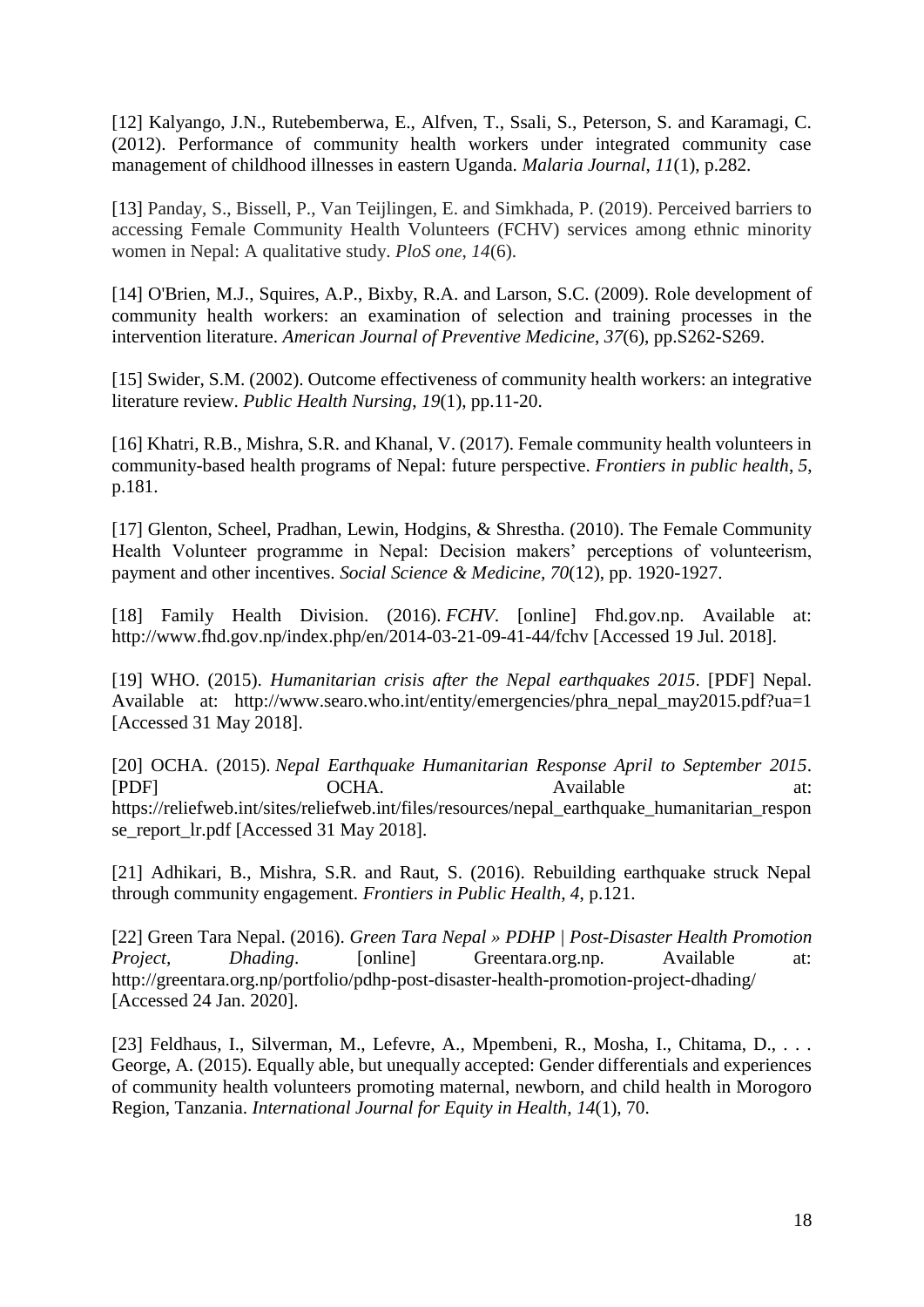[24] Fredricks, K. F., Dinh, H. D., Burke, T. M., Nelson, B., Kusi, M., Yogal, C., & Karmacharya, B. (2017). Community Health Workers and Disasters: Lessons Learned from the 2015 Earthquake in Nepal. *Prehospital and Disaster Medicine, 32*(6), 1-6.

[25] Pitchforth, E. and Van Teijlingen, E., 2005. International public health research involving interpreters: a case study from Bangladesh. *BMC Public Health*, *5*(1), p.71.

[26] DoHS. (2017). *Annual Report - Department of Health Services. (2015/16)*. 1st ed. [PDF] Kathmandu. Available at: http://dohs.gov.np/wpcontent/uploads/2017/06/DoHS\_Annual\_Report\_2072\_73.pdf [Accessed 6 Jan. 2018].

[27] DoHS. (2015). *Annual Report - Department of Health Services. (2013/14)*. 1st ed. [PDF] Kathmandu. Available at: http://dohs.gov.np/wpcontent/uploads/2014/04/Annual\_Report\_2070\_71.pdf [Accessed 6 Jan. 2018].

[28] Kane, E. and O'Reilly-de Brún, M. (2001). *Doing your own research*. Marion Boyars.

[29] Fathima, F., Raju, M., Varadharajan, K., Krishnamurthy, A., Ananthkumar, S., & Mony, P. (2015). Assessment of 'Accredited Social Health Activists'-A National Community Health Volunteer Scheme in Karnataka State, India. *Journal of Health Population And Nutrition, 33*(1), 137-145.

[30] ASK Brunel (2013). *Chi-square test in SPSS + interpretation*. [online] YouTube. Available at: https://www.youtube.com/watch?v=wfIfEWMJY3s [Accessed 25 Jul. 2018].

[31] Piereira, C. (2015). *Chi-squared test and interpretation using SPSS (assumptions violated)*. [online] YouTube. Available at: https://www.youtube.com/watch?v=-qcIVHECqco [Accessed 25 Jul. 2018].

[32] Valley Research Group. (2006). *A Study on the FCHV Endowment Fund*. [PDF] Kathmandu: Valley Research Group. Available at: http://nfhp.jsi.com/Res/Docs/fchv\_endow\_fund.pdf [Accessed 1 Aug. 2018].

[33] USAID. (2012). *FCHV Refresher Training, Facilitators Guide - Nepali*. [PDF] Kathmandu: USAID. Available at: http://www.nnfsp.gov.np/PublicationFiles/d6645ceb-a965- 4d62-a40f-27afc20629b6.pdf [Accessed 23 Jul. 2018].

[34] Government of Nepal. (2015). *Post Disaster Needs Assessment. Vol. A: Key Findings*. [PDF] Kathmandu: Government of Nepal. Available at: https://www.npc.gov.np/images/category/PDNA\_Volume\_A.pdf [Accessed 11 Jun. 2018].

[35] Schmitt, M., Behner, R., Montada, L., Müller, L. and Müller-Fohrbrodt, G. (2000). Gender, ethnicity, and education as privileges: Exploring the generalizability of the existential guilt reaction. *Social Justice Research*, *13*(4), pp.313-337.

[36] Lee, A.C.K. (2016). Barriers to evidence-based disaster management in Nepal: a qualitative study. *Public health*, *133*, pp.99-106.

[37] Centre for Excellence in Disaster Management & Humanitarian Assistance (2017). *Nepal Disaster Management Reference Handbook.* [PDF] Center for Excellence in Disaster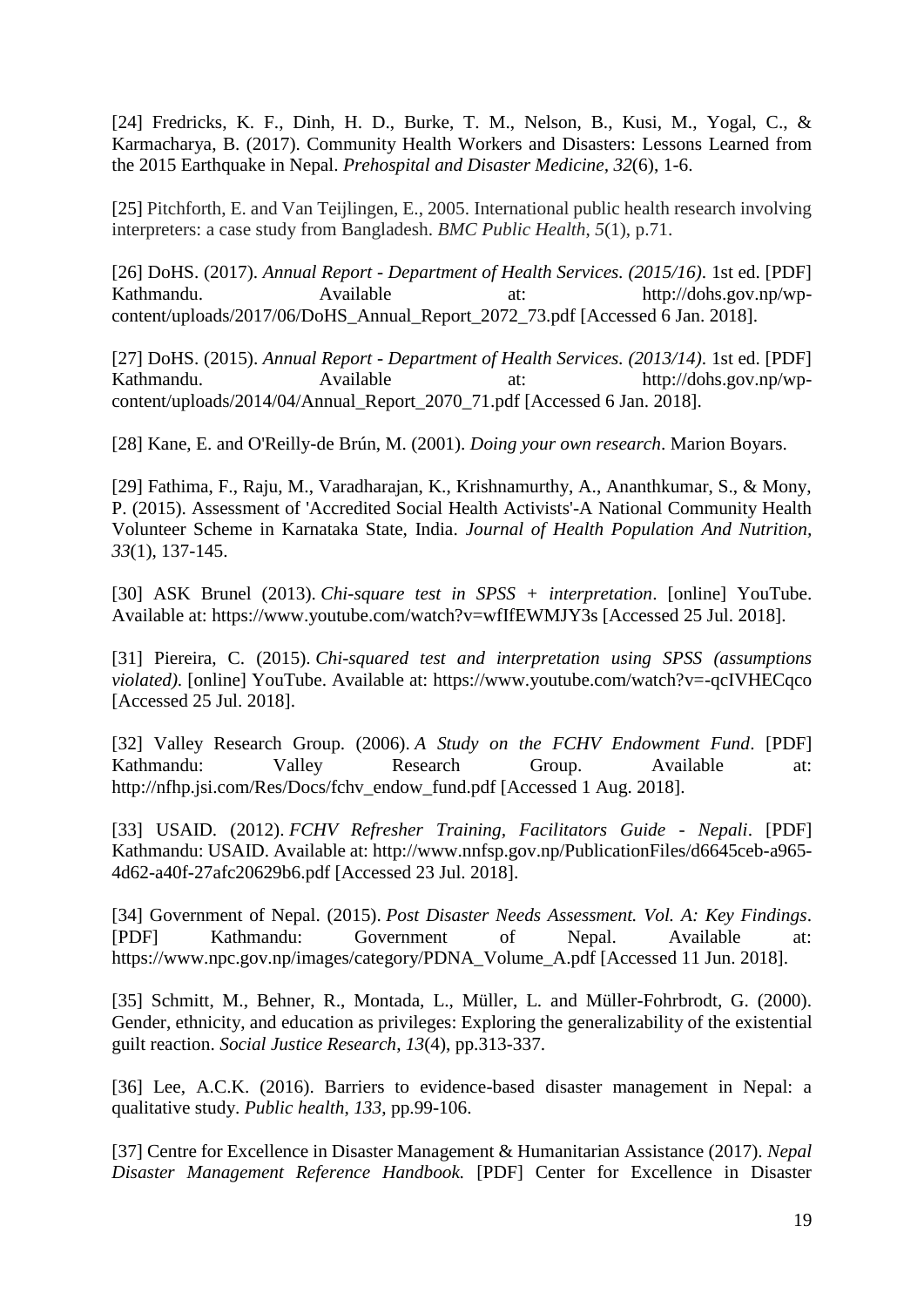Management & Humanitarian Assistance. Available at: https://www.cfedmha.org/LinkClick.aspx?fileticket=xEUbtKHdfR4%3D&portalid=0 [Accessed 17 Jun. 2018].

[38] Government of Nepal. (2008). *National Strategy on Disaster Risk Management*. [PDF] Kathmandu. Available at: http://www.nrcs.org/sites/default/files/prodoc/NSDRM%20Nepal.pdf [Accessed 17 Jun. 2018].

[39] Ministry of Health (2003). *Health Sector Emergency Preparedness & Disaster Response Plan Nepal*. [PDF] Kathmandu: Ministry of Health. Available at: http://www.eird.org/isdrbiblio/PDF/Health%20sector%20emergency%20preparedness.pdf [Accessed 15 Jun. 2018].

[40] Scott, I. and Mazhindu, D. (2014) *Statistics for Health Care Professionals – An Introduction.* London: Sage.

[41] Denscombe, M. (2014). *The good research guide for small scale research projects* (Fifth ed., Open UP study skills). Maidenhead: Open University Press.

[42] Sue, V.M and Ritter, L.A. (2012). Conducting Online Surveys. 2<sup>nd</sup> ed. Los Angeles: Sage.